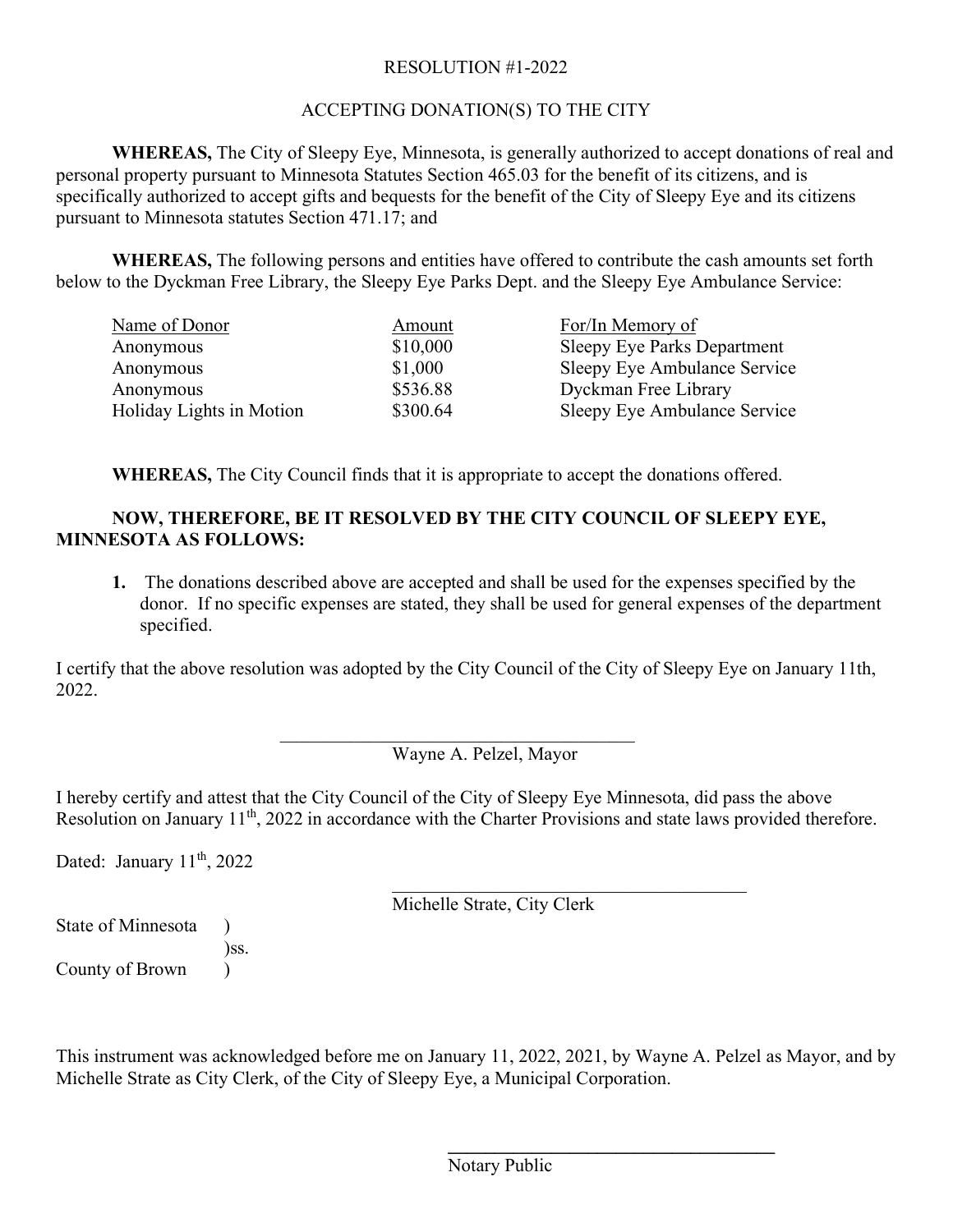## EXTRACT OF MINUTES OF A MEETING OF THE CITY COUNCIL OF THE CITY OF SLEEPY EYE, MINNESOTA

## HELD: January 11, 2022

Pursuant to due call and notice thereof, a meeting of the City Council of the City of Sleepy Eye, Brown County, Minnesota, was duly called and held at the City Hall in said City on Tuesday, the  $11<sup>th</sup>$  day of January, 2021, at 7:00 p.m.

The following members were present:

and the following were absent:

Member **Member** introduced the following resolution and moved its adoption:

## RESOLUTION NO. 2-2022

## RESOLUTION APPROVING PROPERTY TAX ABATEMENTS AND AUTHORIZING EXECUTION OF A TAX ABATEMENT AGREEMENT

BE IT RESOLVED by the City Council (the "Council") of the City of Sleepy Eye, Minnesota (the "City"), as follows:

1. Recitals.

(a) The City proposes to approve tax abatements in connection with the construction of a 72-unit workforce apartment project (the "Project"). The City proposes to use the abatement for the Project as provided for in Minnesota Statutes, Sections 469.1812 through 469.1815 (the "Abatement Law"), from the property taxes to be levied by the City on Parcel ID Numbers 002.756.001.01.010 and 002.756.001.02020 and the adjacent right of way which will be combined to create a new parcel on which the apartment project will be constructed (the "Tax Abatement Property").

(b) On this date, the Council held a public hearing on the question of the Abatement, (as defined below) and said hearing was preceded by at least 10 days but not more than 30 days prior published notice thereof at which all interested persons appeared and were heard.

(c) It is proposed that the City will enter into a Tax Abatement Agreement (the "Tax Abatement Agreement"), which provides for the use of tax abatements to finance the Project.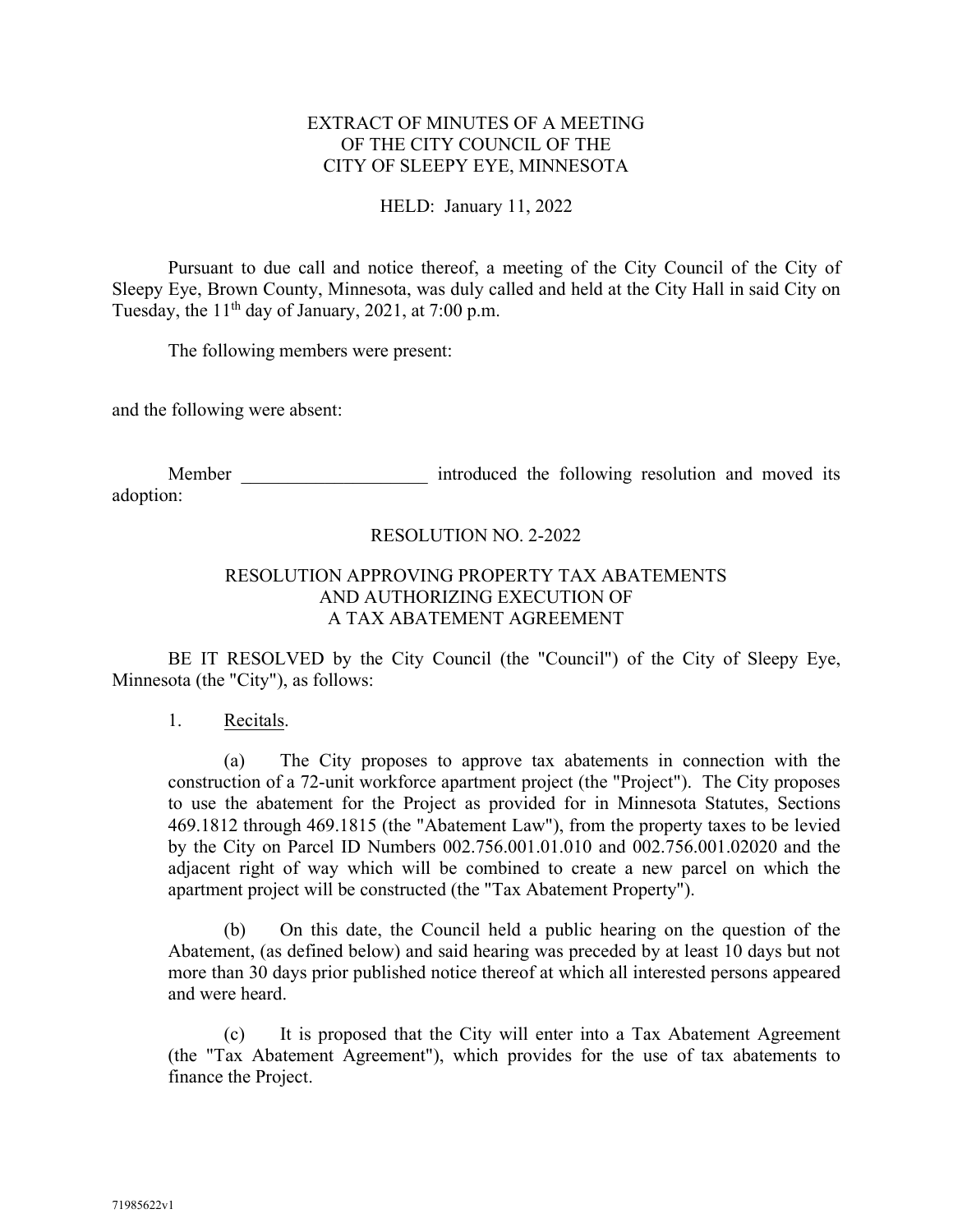(d) The City proposes to approve tax abatements on a portion of the City's share of property taxes on the Tax Abatement Property in the amount of \$580,204 for a term of up to fifteen (15) years to finance a portion of the costs of the Project.

(e) The Abatement is authorized under the Abatement Law.

2. Findings for the Abatement. The City Council hereby makes the following findings:

(a) The tax abatement is the City's share of real estate taxes which relate to the Project being constructed on the Tax Abatement Property and not the real estate taxes that relate to the value of the land (the "Abatement").

(b) The Council expects the benefits to the City of the Abatement to be at least equal or exceed the costs to the City thereof.

(c) Granting the Abatement is in the public interest because it will increase (i) increase or preserve tax base; and (ii) help provide access to services for residents of the political subdivision;

(d) The Tax Abatement Property is not located in a tax increment financing district.

(e) In any year, the total amount of property taxes abated by the City by this and other resolutions and agreements, does not exceed the greater of ten percent (10%) of the net tax capacity of the City for the taxes payable year to which the abatement applies or \$200,000, whichever is greater. The City may grant other abatements permitted under the Abatement Law after the date of this resolution, provided that to the extent the total abatements in any year exceed the Abatement Limit the allocation of the Abatement limit to such other abatements is subordinate to the Abatement granted by this resolution.

3. Terms of Abatement. The Abatement is hereby approved. The terms of the Abatement are as follows:

(a) The Abatement shall be for up to fifteen (15) years commencing with taxes payable 2024 and shall not exceed \$580,204. The City reserves the right to modify the commencement date but the abatement period shall not exceed fifteen (15) years.

(b) The City will provide the Abatement as provided in this resolution.

(c) In accordance with Section 469.1815 of the Act, the City will add to its levy in each year during the term of the Abatement the total estimated amount of current year Abatement granted under this resolution.

(d) The Abatement shall be subject to all the terms and limitations of the Abatement Law.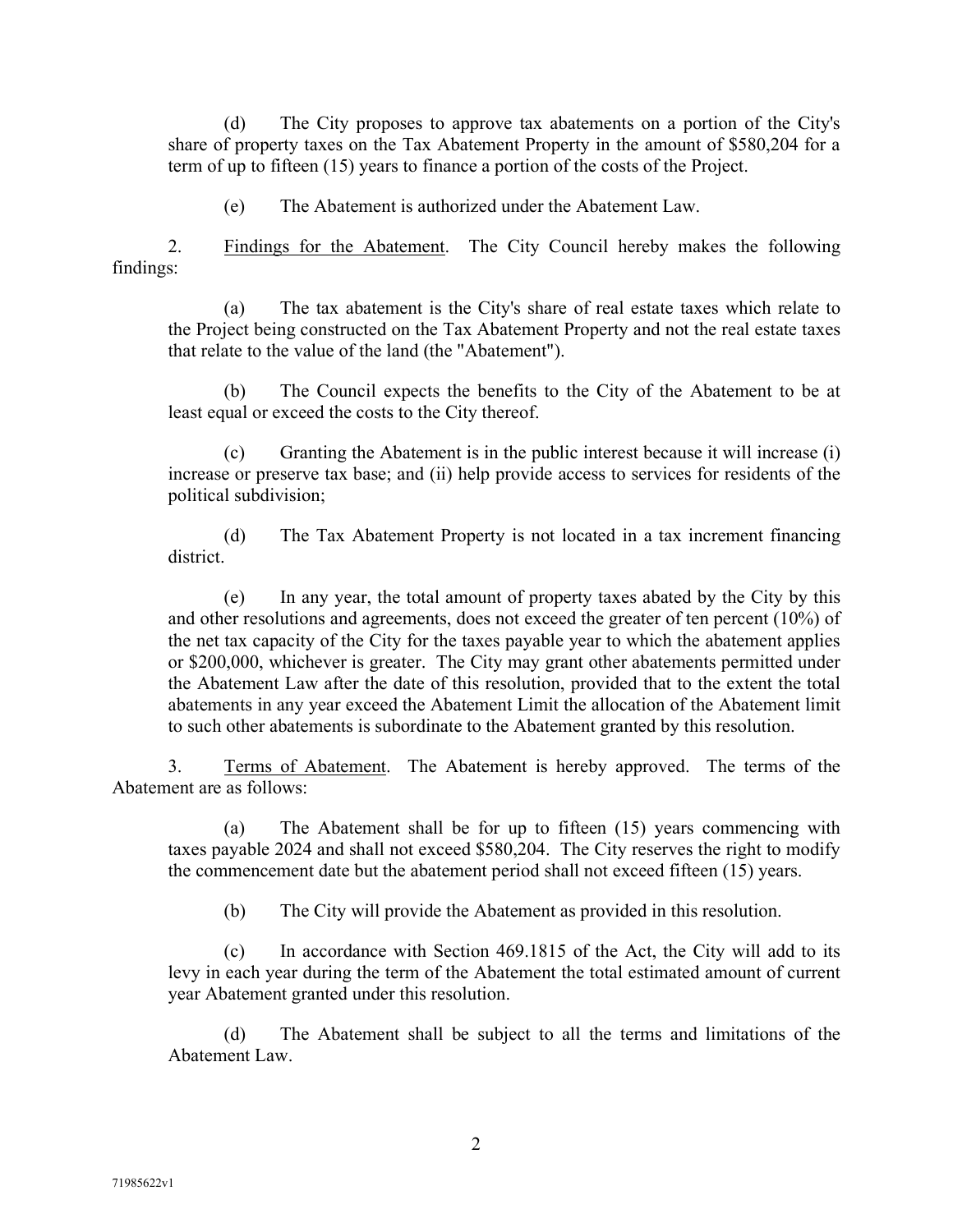## 4. Approval of Tax Abatement Agreement.

(a) The Council hereby approves a Tax Abatement Agreement providing for payment of the Abatement in substantially the form submitted, and the Mayor and City Manager are hereby authorized and directed to execute the Tax Abatement Agreement on behalf of the City.

(b) The approval hereby given to the Tax Abatement Agreement includes approval of such additional details therein as may be necessary and appropriate and such modifications thereof, deletions therefrom and additions thereto as may be necessary and appropriate and approved by the City officials authorized by this resolution to execute the Tax Abatement Agreement. The execution of the Tax Abatement Agreement by the appropriate officer or officers of the City shall be conclusive evidence of the approval of the Tax Abatement Agreement in accordance with the terms hereof

The motion for the adoption of the foregoing resolution was made by member and duly seconded by member and, upon a vote being taken thereon after full discussion thereof, the following voted in favor thereof:

and the following voted against the same:

Whereupon said resolution was declared duly passed and adopted.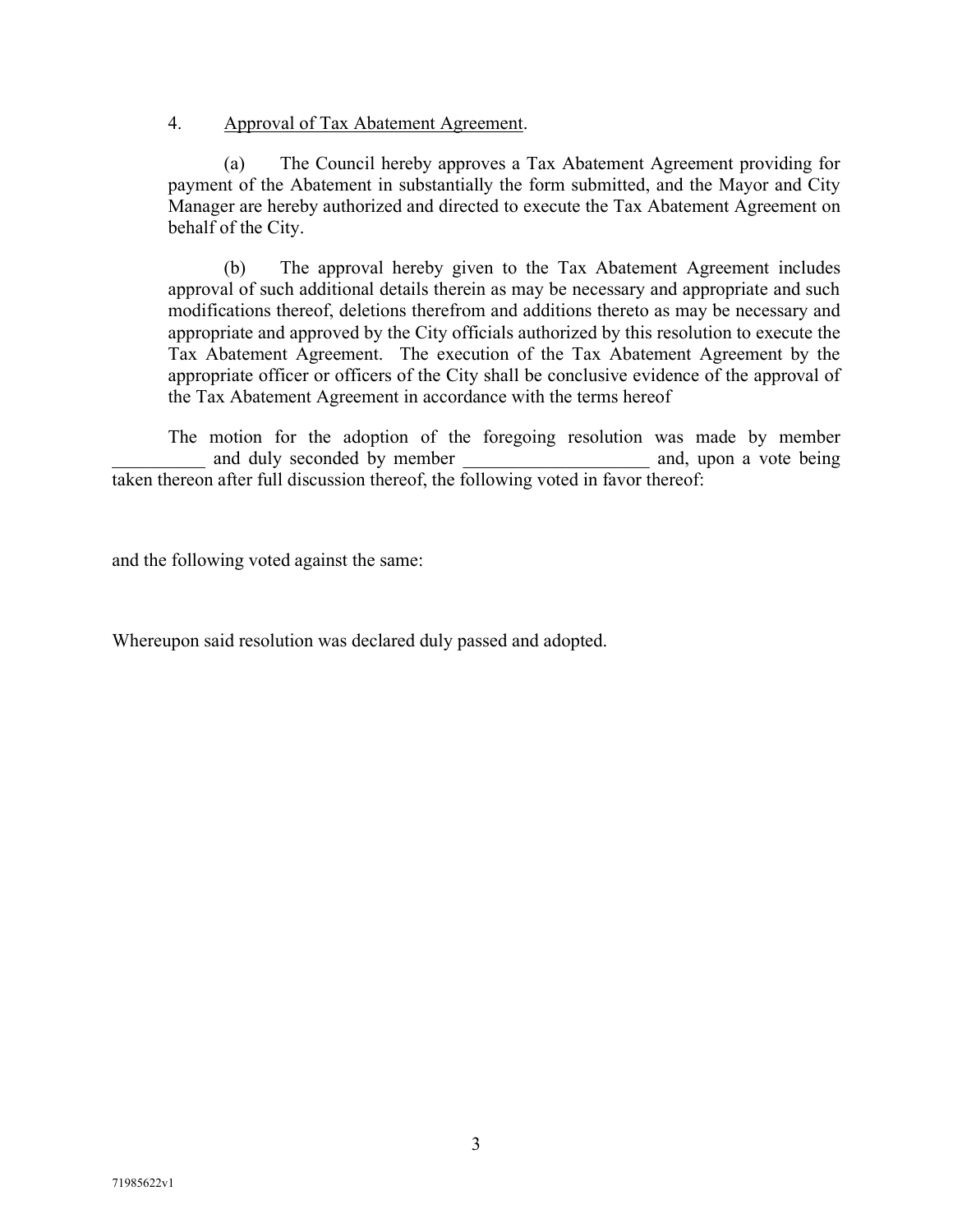# STATE OF MINNESOTA ) ) ss. COUNTY OF BROWN )

I, the undersigned, being the duly qualified and acting City Clerk of the City of Sleepy Eye, Minnesota (the "City"), DO HEREBY CERTIFY that attached hereto is a compared, true and correct copy of a resolution approving the abatement of property taxes by the City, duly adopted by the City Council of the City on January 11, 2022, at a regular meeting thereof duly called and held, as on file and of record in my office, which resolution has not been amended, modified or rescinded since the date thereof, and is in full force and effect as of the date hereof, and that the attached Extract of Minutes as to the adoption of such resolution is a true and accurate account of the proceedings taken in passage thereof.

WITNESS My hand this 11<sup>th</sup> day of January, 2022.

City Clerk

 $\mathcal{L}_\text{max}$  and  $\mathcal{L}_\text{max}$  and  $\mathcal{L}_\text{max}$  and  $\mathcal{L}_\text{max}$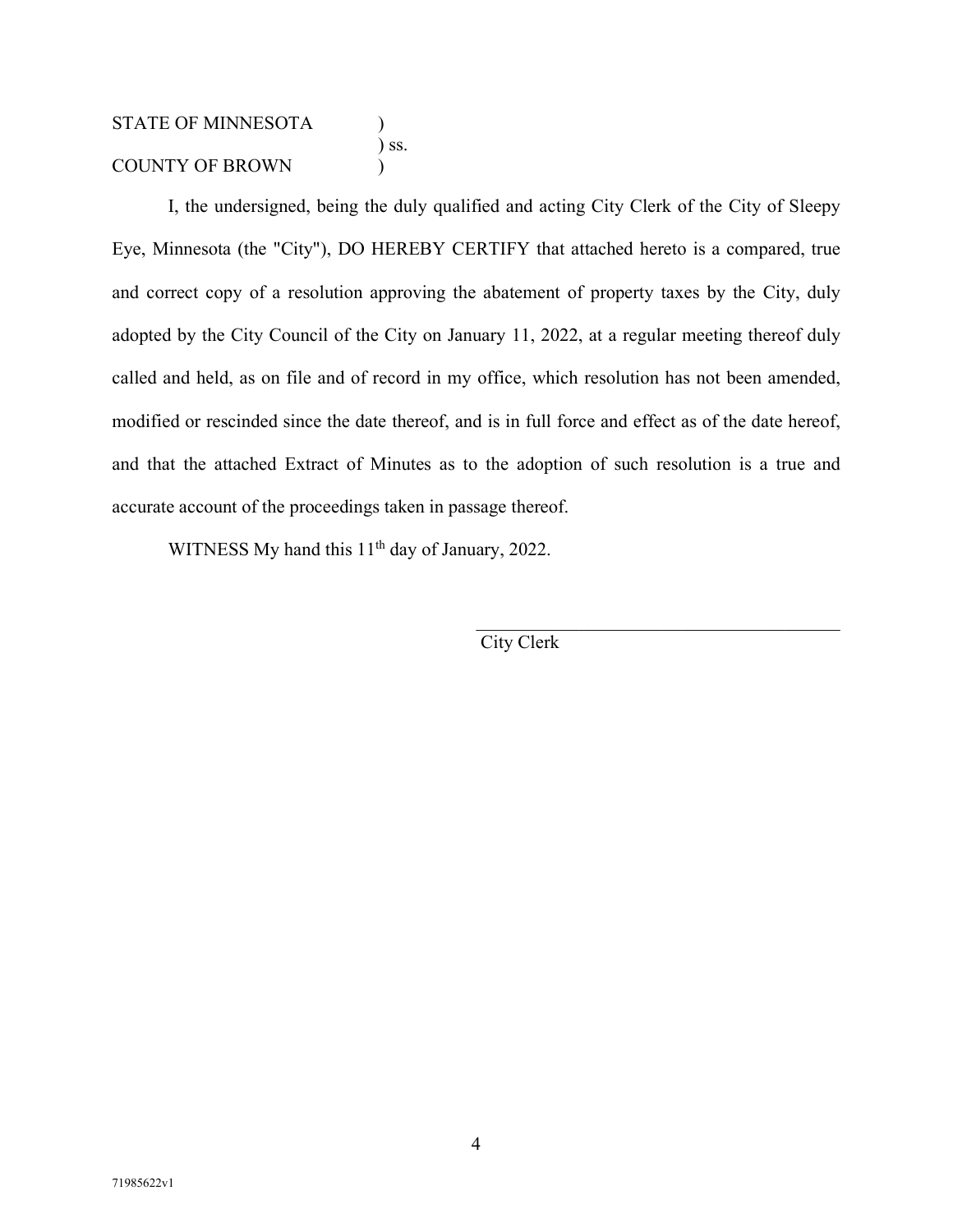## EXTRACT OF MINUTES OF A MEETING OF THE CITY COUNCIL OF THE CITY OF SLEEPY EYE, MINNESOTA

#### HELD: January 11, 2022

Pursuant to due call and notice thereof, a meeting of the City Council of the City of Sleepy Eye, Brown County, Minnesota, was duly called and held at the City Hall in said City on Tuesday, the  $11<sup>th</sup>$  day of January, 2021, at 7:00 p.m.

The following members were present:

and the following were absent:

Member **Member** introduced the following resolution and moved its adoption:

## RESOLUTION NO. 3-2022

## RESOLUTION APPROVING PROPERTY TAX ABATEMENTS AND AUTHORIZING EXECUTION OF A TAX ABATEMENT AGREEMENT

BE IT RESOLVED by the City Council (the "Council") of the City of Sleepy Eye, Minnesota (the "City"), as follows:

1. Recitals.

(a) The City proposes to approve tax abatements in connection with the construction of a car wash in the City (the "Project"). The City proposes to use the abatement for the Project as provided for in Minnesota Statutes, Sections 469.1812 through 469.1815 (the "Abatement Law"), from the property taxes to be levied by the City on Parcel ID Number 002.757.01.03030 (the "Tax Abatement Property").

(b) On this date, the Council held a public hearing on the question of the Abatement, (as defined below) and said hearing was preceded by at least 10 days but not more than 30 days prior published notice thereof at which all interested persons appeared and were heard.

(c) It is proposed that the City will enter into a Tax Abatement Agreement (the "Tax Abatement Agreement"), which provides for the use of tax abatements to finance the Project.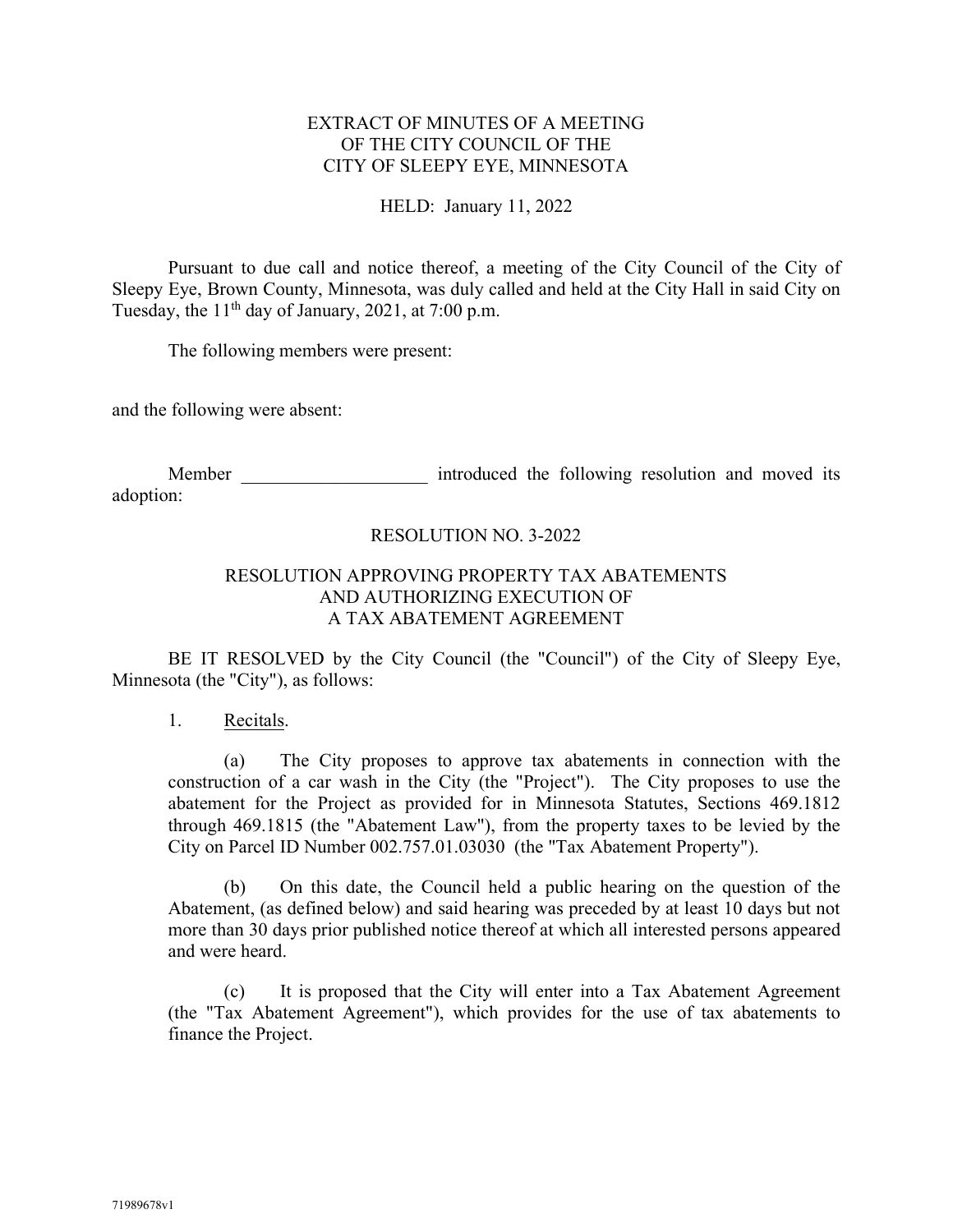(d) The City proposes to approve tax abatements on a portion of the City's share of property taxes on the Tax Abatement Property in the amount of \$45,000 for a term of up to fifteen (15) years to finance a portion of the costs of the Project.

(e) The Abatement is authorized under the Abatement Law.

2. Findings for the Abatement. The City Council hereby makes the following findings:

(a) The tax abatement is the City's share of real estate taxes which relate to the Project being constructed on the Tax Abatement Property and not the real estate taxes that relate to the value of the land (the "Abatement").

(b) The Council expects the benefits to the City of the Abatement to be at least equal or exceed the costs to the City thereof.

(c) Granting the Abatement is in the public interest because it will (i) increase or preserve tax base; and (ii) provide employment opportunities in the political subdivision;

(d) The Tax Abatement Property is not located in a tax increment financing district.

(e) In any year, the total amount of property taxes abated by the City by this and other resolutions and agreements, does not exceed the greater of ten percent (10%) of the net tax capacity of the City for the taxes payable year to which the abatement applies or \$200,000, whichever is greater. The City may grant other abatements permitted under the Abatement Law after the date of this resolution, provided that to the extent the total abatements in any year exceed the Abatement Limit the allocation of the Abatement limit to such other abatements is subordinate to the Abatement granted by this resolution.

3. Terms of Abatement. The Abatement is hereby approved. The terms of the Abatement are as follows:

(a) The Abatement shall be for up to fifteen (15) years commencing with taxes payable 2024 and shall not exceed \$45,000. The City reserves the right to modify the commencement date but the abatement period shall not exceed fifteen (15) years.

(b) The City will provide the Abatement as provided in this resolution.

(c) In accordance with Section 469.1815 of the Act, the City will add to its levy in each year during the term of the Abatement the total estimated amount of current year Abatement granted under this resolution.

(d) The Abatement shall be subject to all the terms and limitations of the Abatement Law.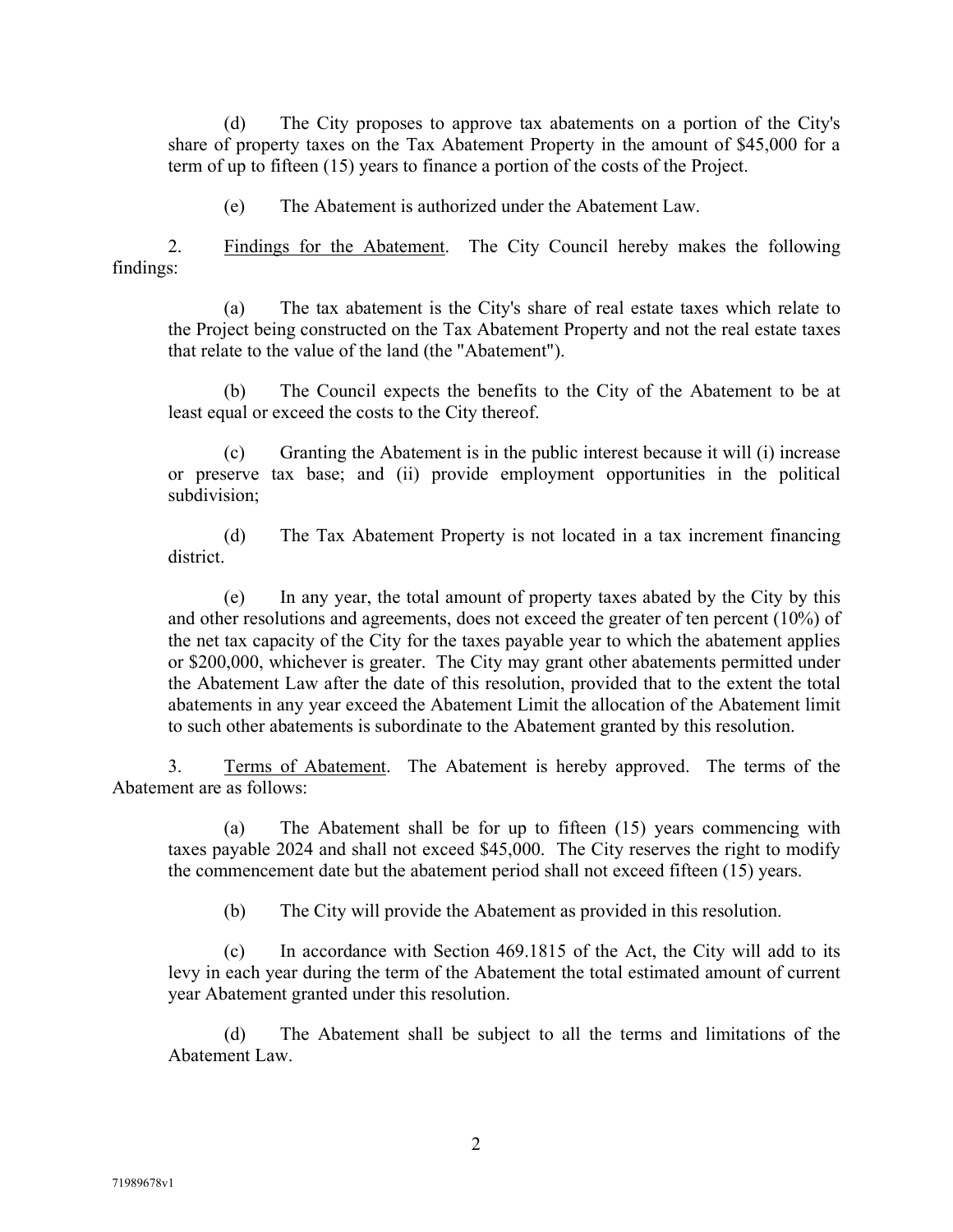## 4. Approval of Tax Abatement Agreement.

(a) The Council hereby approves a Tax Abatement Agreement providing for payment of the Abatement in substantially the form submitted, and the Mayor and City Manager are hereby authorized and directed to execute the Tax Abatement Agreement on behalf of the City.

(b) The approval hereby given to the Tax Abatement Agreement includes approval of such additional details therein as may be necessary and appropriate and such modifications thereof, deletions therefrom and additions thereto as may be necessary and appropriate and approved by the City officials authorized by this resolution to execute the Tax Abatement Agreement. The execution of the Tax Abatement Agreement by the appropriate officer or officers of the City shall be conclusive evidence of the approval of the Tax Abatement Agreement in accordance with the terms hereof

The motion for the adoption of the foregoing resolution was made by member and duly seconded by member and, upon a vote being taken thereon after full discussion thereof, the following voted in favor thereof:

and the following voted against the same:

Whereupon said resolution was declared duly passed and adopted.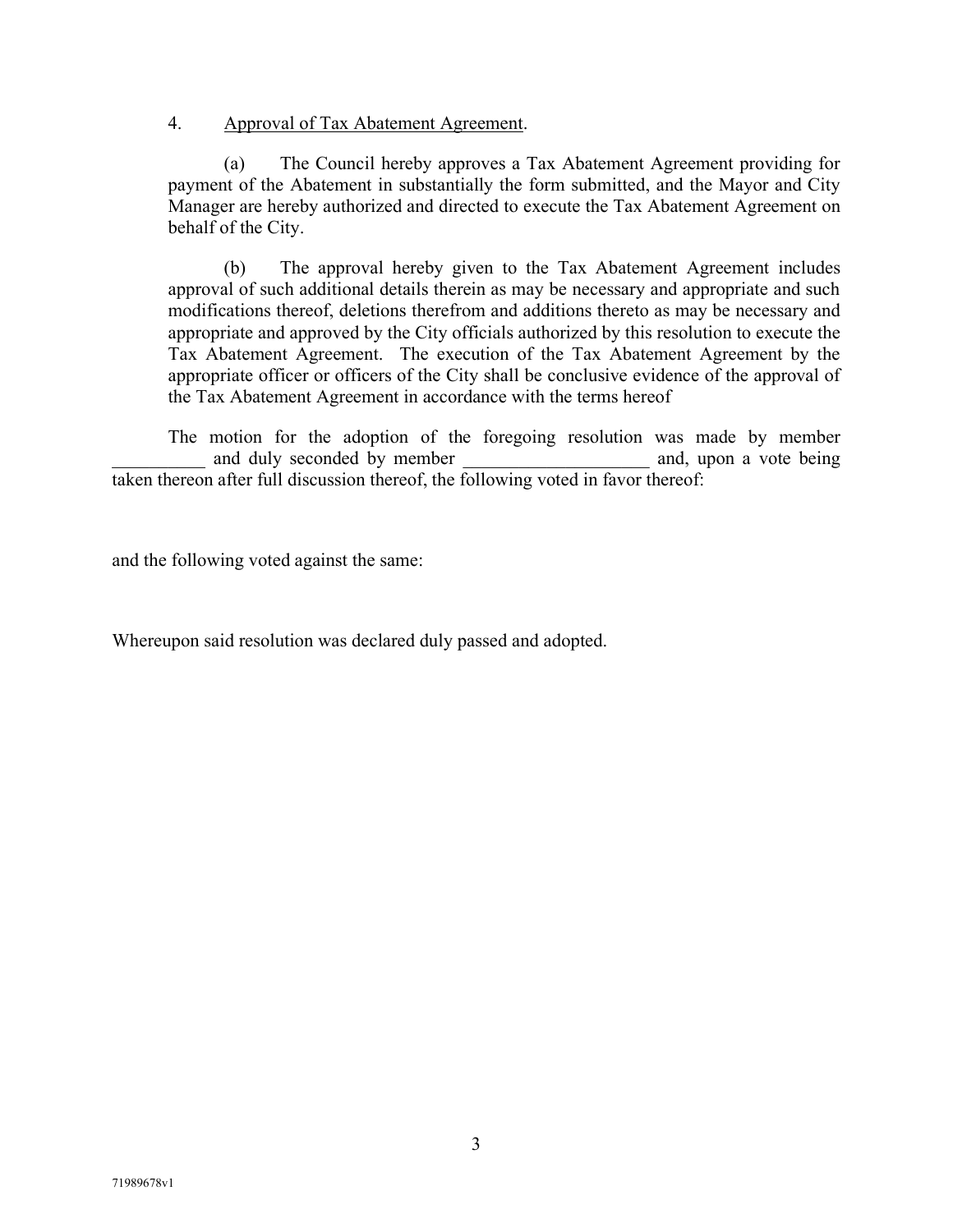# STATE OF MINNESOTA ) ) ss. COUNTY OF BROWN (1)

I, the undersigned, being the duly qualified and acting City Clerk of the City of Sleepy Eye, Minnesota (the "City"), DO HEREBY CERTIFY that attached hereto is a compared, true and correct copy of a resolution approving the abatement of property taxes by the City, duly adopted by the City Council of the City on January 11, 2022, at a regular meeting thereof duly called and held, as on file and of record in my office, which resolution has not been amended, modified or rescinded since the date thereof, and is in full force and effect as of the date hereof, and that the attached Extract of Minutes as to the adoption of such resolution is a true and accurate account of the proceedings taken in passage thereof.

WITNESS My hand this 11<sup>th</sup> day of January, 2022.

City Clerk

 $\mathcal{L}_\text{max}$  and  $\mathcal{L}_\text{max}$  and  $\mathcal{L}_\text{max}$  and  $\mathcal{L}_\text{max}$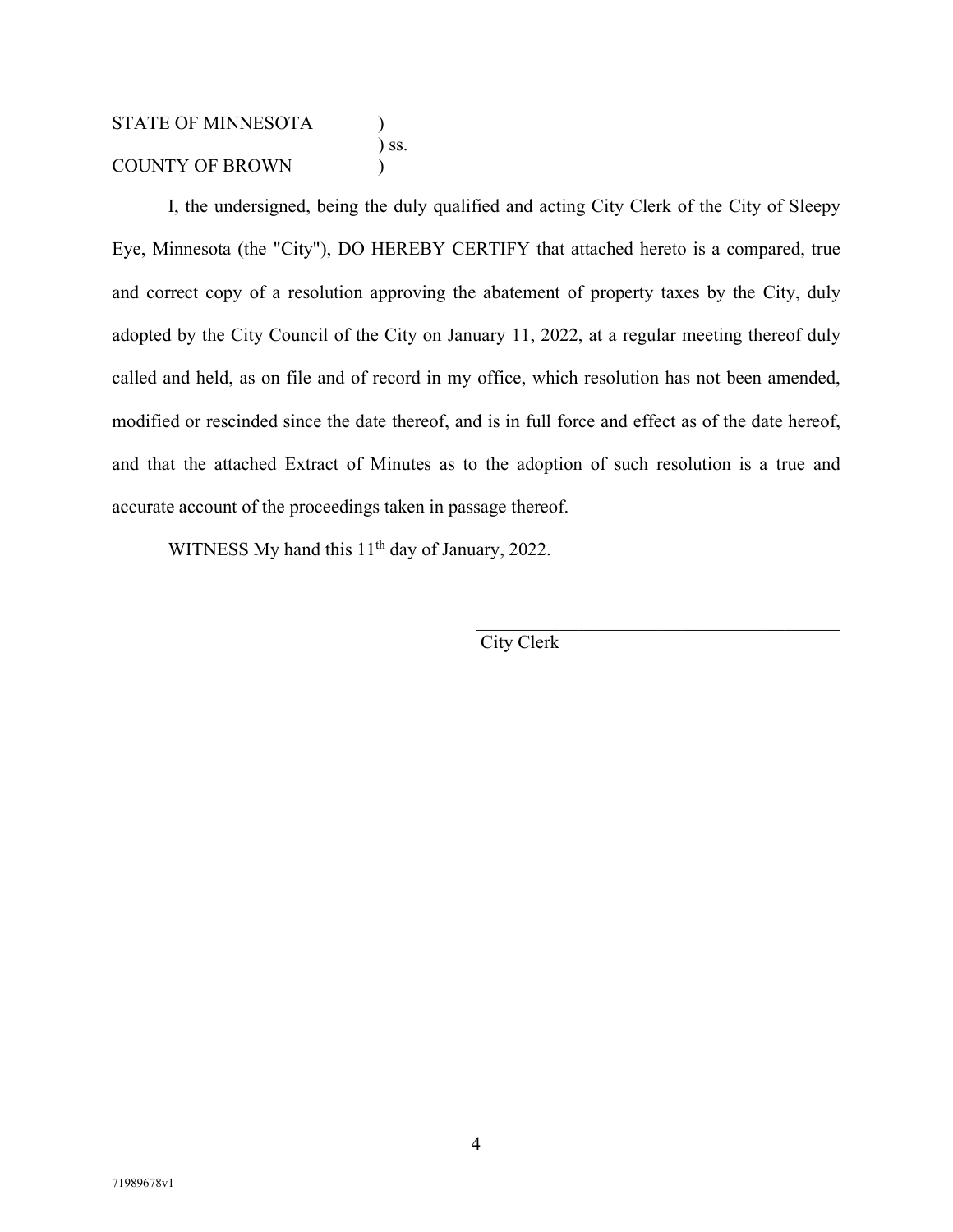# **RESOLUTION #4-2022**

# RESOLUTION FOR LOT SPLIT FOR SNOW'S 2<sup>ND</sup> POND TRIANGLE

WHEREAS, the City Code for the City of Sleepy Eye, Minnesota, provides that no division of an existing parcel of land within the City shall be filed, or accepted for filing, by the Brown County Recorder unless it is accompanied by a certified copy of a Resolution adopted by the City Council approving such division; and

WHEREAS, the City of Sleepy Eye (hereinafter collectively "City") is the owner of Outlot A of Snow Second Addition, City of Sleepy Eye, Brown County, Minnesota; and

WHEREAS, the City is conveying a portion of the above-described property to Jeffrey and Caitlyn Pietig, spouses married to each other, as joint tenants.

NOW, THEREFORE, BE IT RESOLVED, the City Council for the City of Sleepy Eye hereby approves the division of the real estate legally described as follows:

Outlot A of Snow Second Addition, City of Sleepy Eye, Brown County, Minnesota;

into TWO separate parcels being legally described in the attached Exhibit "A" and "B".

Said Resolution was passed on  $, 2022$ .

Dated: \_\_\_\_\_\_\_\_\_\_\_\_\_\_\_\_\_\_\_\_\_, 2022

\_\_\_\_\_\_\_\_\_\_\_\_\_\_\_\_\_\_\_\_\_\_\_\_\_\_\_\_\_\_\_\_\_\_\_\_\_\_\_\_ Wayne Pelzel, Mayor of the City of Sleepy Eye

Russell "Bob" Elston, City Manager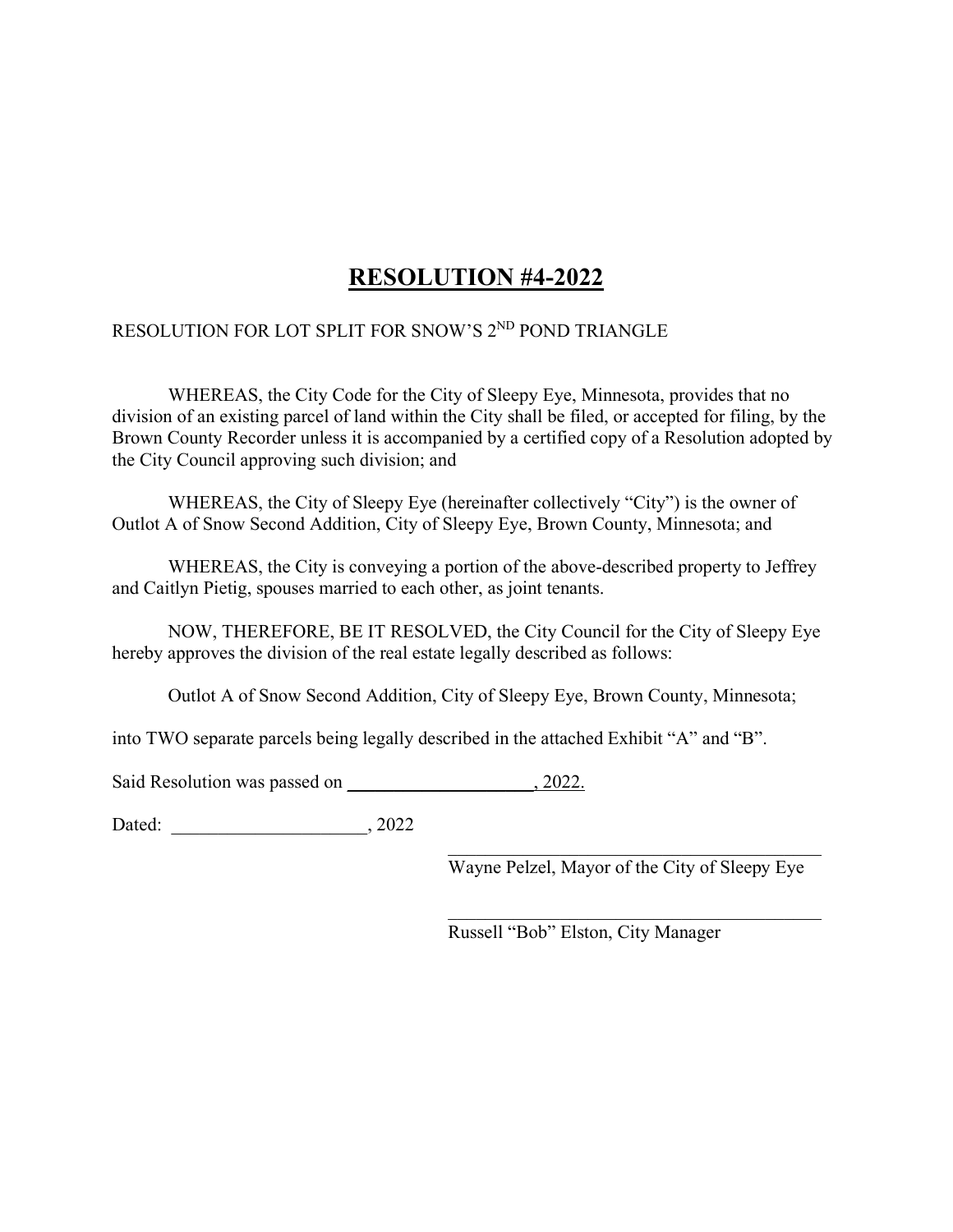#### **Exhibit "A"**

Outlot A of Snow Second Addition, City of Sleepy Eye, Brown County, Minnesota, excepting therefrom the following parcel:

That part of the Outlot A in Snow Second Addition, City of Sleepy Eye, Brown County, Minnesota, legally described as follows:

Commencing at the southeast corner of Outlot A in Snow Second Addition, City of Sleepy Eye, Brown County, Minnesota, as the point of beginning, thence west, along the south line of Outlot A, a distance of 230 feet; thence northeasterly a distance of 366.231 feet to a point on the east line of said Outlot A, said point being 285 feet north of the southeast corner of said Outlot A; thence south, along the east line of said Outlot A, a distance of 285 feet, to the point of beginning.

## **Exhibit "B"**

That part of the Outlot A in Snow Second Addition, City of Sleepy Eye, Brown County, Minnesota, legally described as follows:

Commencing at the southeast corner of Outlot A in Snow Second Addition, City of Sleepy Eye, Brown County, Minnesota, as the point of beginning, thence west, along the south line of Outlot A, a distance of 230 feet; thence northeasterly a distance of 366.231 feet to a point on the east line of said Outlot A, said point being 285 feet north of the southeast corner of said Outlot A; thence south, along the east line of said Outlot A, a distance of 285 feet, to the point of beginning.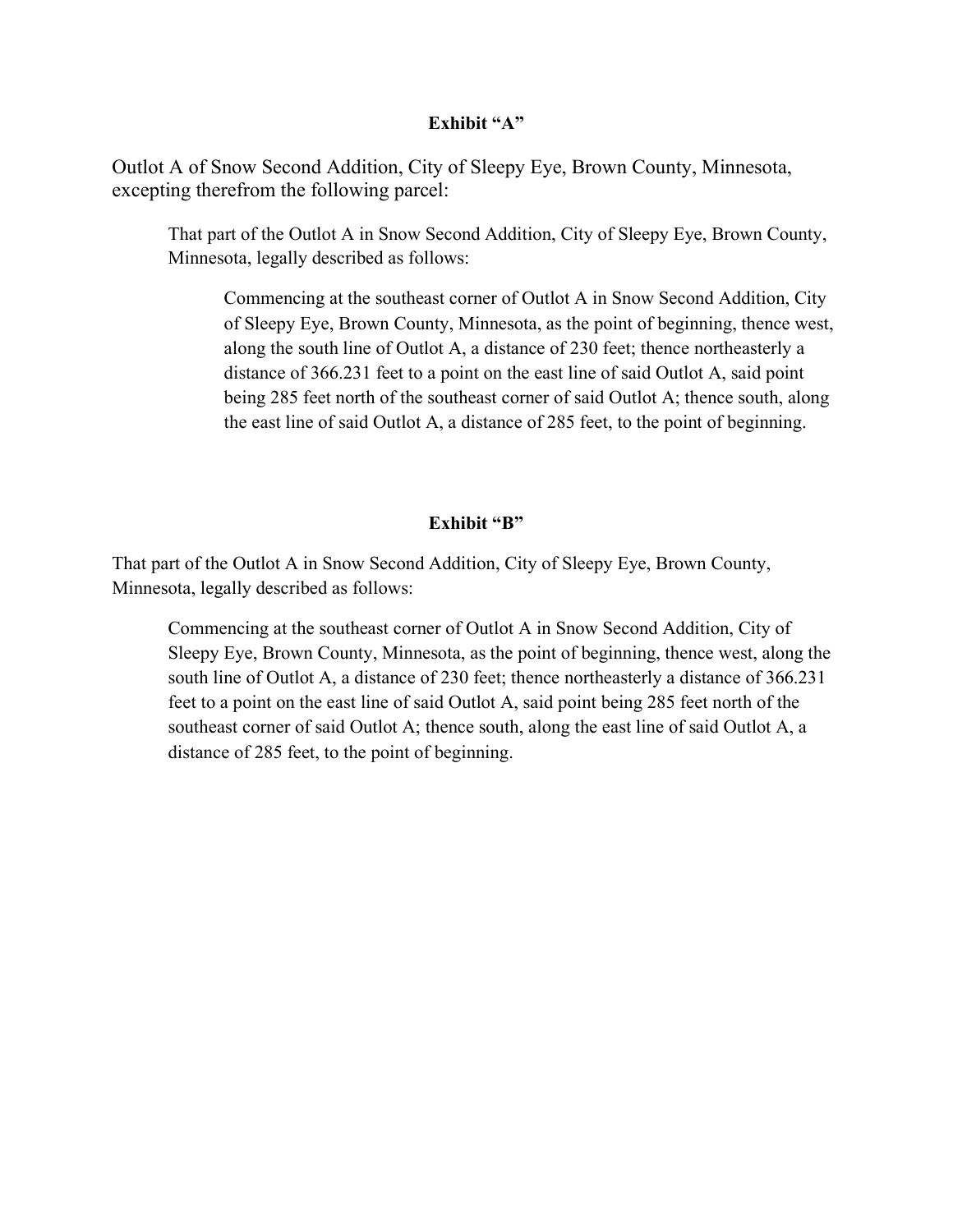# RESOLUTION #6-2022

# ACCEPTING DONATION(S) TO THE CITY

**WHEREAS,** The City of Sleepy Eye, Minnesota, is generally authorized to accept donations of real and personal property pursuant to Minnesota Statutes Section 465.03 for the benefit of its citizens, and is specifically authorized to accept gifts and bequests for the benefit of the City of Sleepy Eye and its citizens pursuant to Minnesota statutes Section 471.17; and

**WHEREAS,** The following persons and entities have offered to contribute the cash amounts set forth below:

| Name of Donor       | Amount     | For/In Memory of |
|---------------------|------------|------------------|
| Mark Thomas Company | \$2,500.00 | Park Benches     |
| Lillian Stimpert    | \$50.00    | Law enforcement  |

**WHEREAS,** The City Council finds that it is appropriate to accept the donations offered.

# **NOW, THEREFORE, BE IT RESOLVED BY THE CITY COUNCIL OF SLEEPY EYE, MINNESOTA AS FOLLOWS:**

**1.** The donations described above are accepted and shall be used for the expenses specified by the donor. If no specific expenses are stated, they shall be used for general expenses of the department specified.

I certify that the above resolution was adopted by the City Council of the City of Sleepy Eye on March 8th, 2022.

> \_\_\_\_\_\_\_\_\_\_\_\_\_\_\_\_\_\_\_\_\_\_\_\_\_\_\_\_\_\_\_\_\_\_\_\_\_\_ Wayne A. Pelzel, Mayor

I hereby certify and attest that the City Council of the City of Sleepy Eye Minnesota, did pass the above Resolution on March 8<sup>th</sup>, 2022 in accordance with the Charter Provisions and state laws provided therefore.

Dated: March 8<sup>th</sup>, 2022

\_\_\_\_\_\_\_\_\_\_\_\_\_\_\_\_\_\_\_\_\_\_\_\_\_\_\_\_\_\_\_\_\_\_\_\_\_\_ Michelle Strate, City Clerk

State of Minnesota ) )ss. County of Brown )

This instrument was acknowledged before me on March 8th, 2022, 2021, by Wayne A. Pelzel as Mayor, and by Michelle Strate as City Clerk, of the City of Sleepy Eye, a Municipal Corporation.

Notary Public

**\_\_\_\_\_\_\_\_\_\_\_\_\_\_\_\_\_\_\_\_\_\_\_\_\_\_\_\_\_\_\_\_\_\_\_**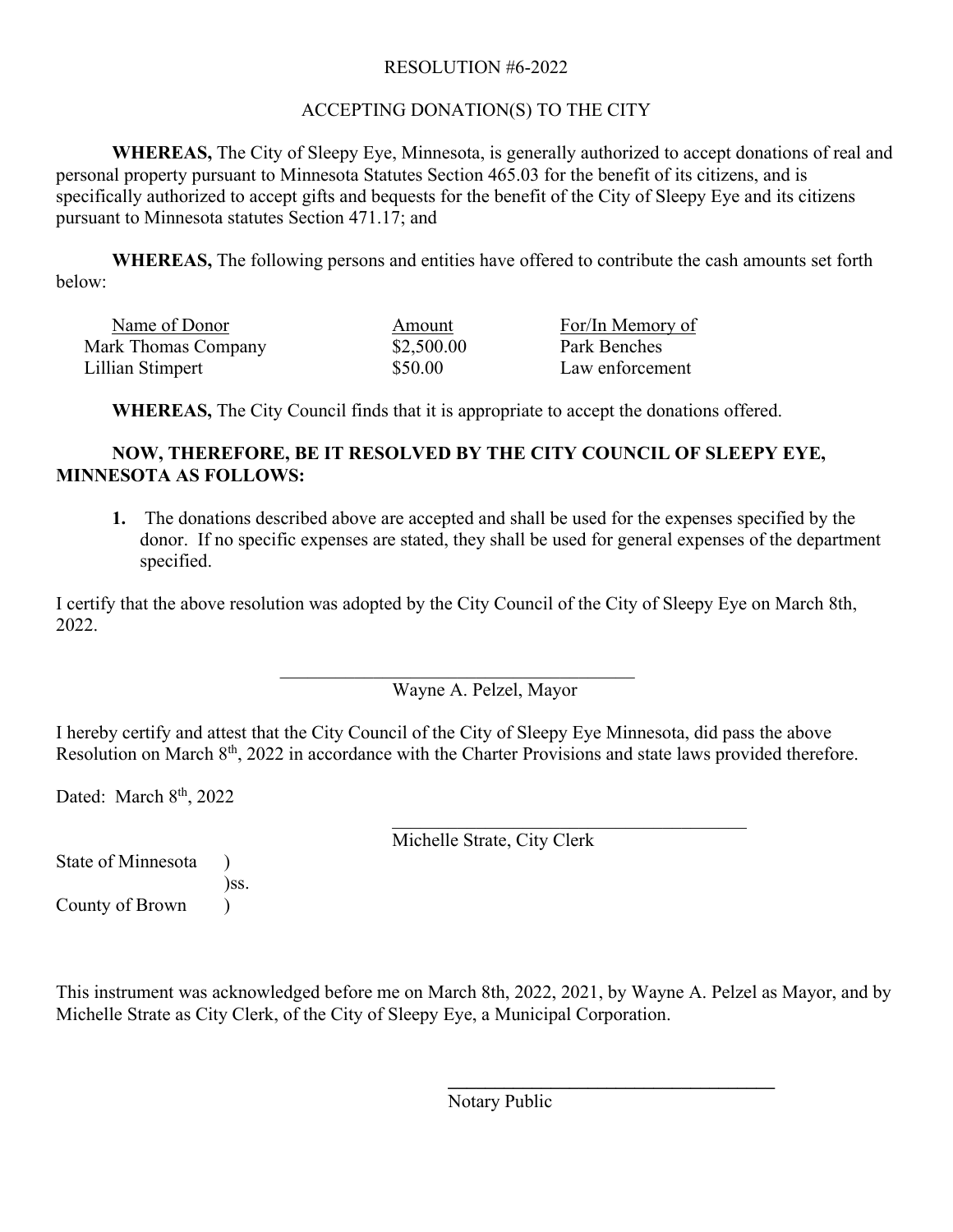## **Resolution #7-2022**

# **Re-establishing Precincts and Polling Places**

**WHEREAS**, the legislature of the State of Minnesota has been redistricted; and

**WHEREAS**, Minnesota Statute section 204B.14, subd. 3 (d) requires that precinct boundaries must be reestablished within 60 days of when the legislature has been redistricted or at least 19 weeks before the state primary election, whichever comes first.

**NOW, THEREFORE BE IT RESOLVED** that the City Council of the City of Sleepy Eye, County of Brown, State of Minnesota hereby reestablishes the boundaries of the voting Wards as follows:

**Ward 1** – All that portion of the City of Sleepy Eye, situated, lying and being west of the center line of First Avenue extended south to the City Limits and north to St. Mary's Street thence east to Third Avenue thence north to the City Limits.

**Ward 2** – All that portion of the City of Sleepy Eye, situated, lying and being east of the center line of First Avenue extended south to the City Limits thence east to Third Avenue thence north to the City Limits.

**BE IT FURTHER RESOLVED** that the polling place will be the Sleepy Eye Community Center/Senior Center, 115 2nd Avenue NE, Sleepy Eye, Minnesota.

Attached to this resolution, for illustrative purposes, is a map showing said Wards and the location of each polling place.

Adopted by the City Council this 8th day of March, 2022.

Wayne Pelzel, Mayor

 $\mathcal{L}_\text{max}$  , where  $\mathcal{L}_\text{max}$  and  $\mathcal{L}_\text{max}$ 

Attest:

 $\mathcal{L}_\mathcal{L}$ Michelle Strate, City Clerk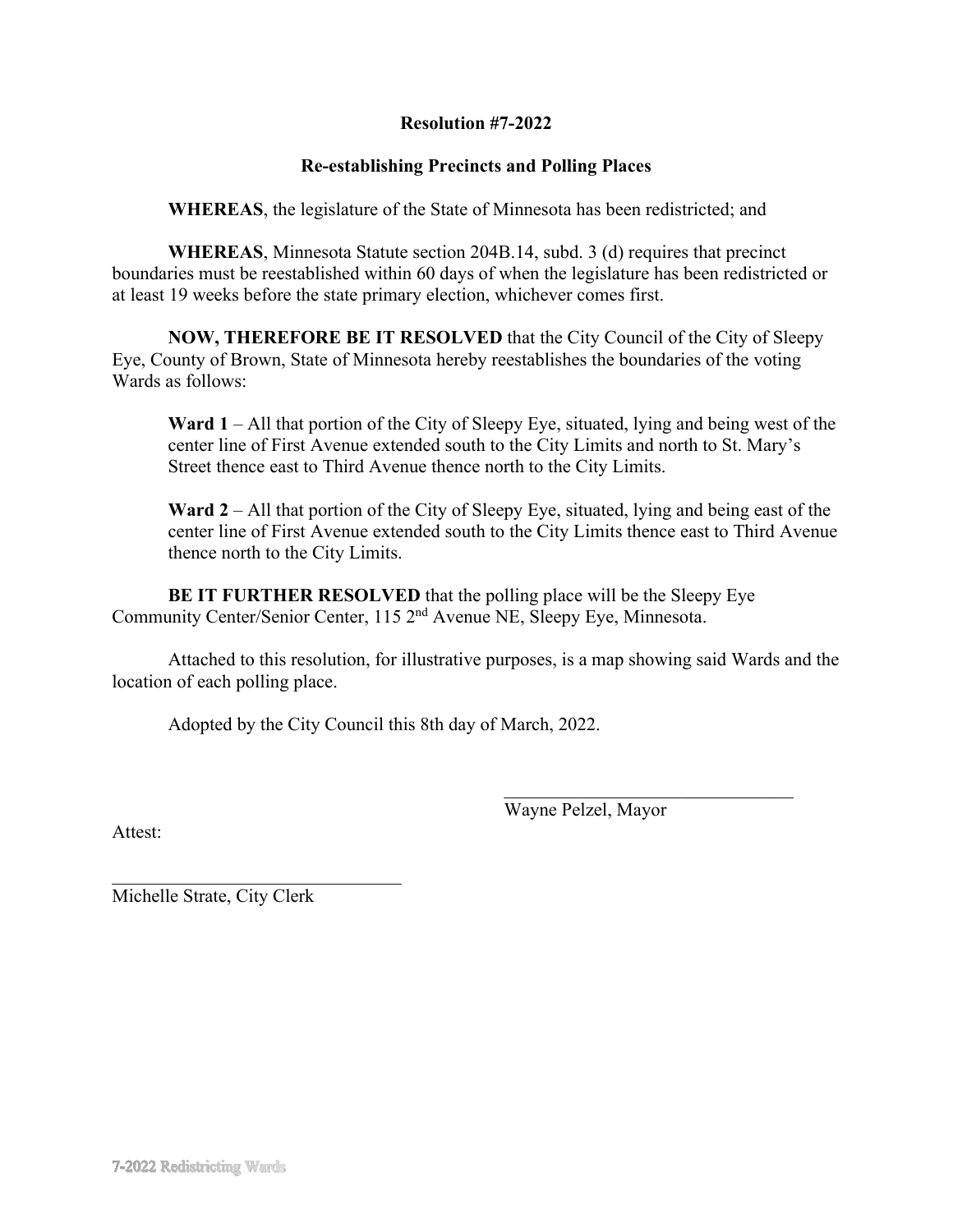# **RESOLUTION #8-2022 A RESOLUTION SUPPORTING HOUSING AND LOCAL DECISION-MAKING AUTHORITY**

**WHEREAS,** local elected decision-makers are in the best position to determine the health, safety, and welfare regulations that best serve the unique needs of their constituents; and

**WHEREAS,** zoning regulation is an important planning tool that benefits communities economically and socially, improves health and wellness, and helps conserve the environment; and

**WHEREAS,** local zoning regulation allows communities to plan for the use of land transparently, involving residents through public engagement; and

**WHEREAS,** cities across the state are keenly aware of the distinct housing challenges facing their communities and they target those local housing challenges with available tools; and

**WHEREAS,** multiple bills restricting local decision-making related to housing have been introduced in the 2021-2022 biennium.

**NOW, THEREFORE, BE IT RESOLVED BY THE COUNCIL OF THE CITY OF \_\_\_\_\_\_\_\_\_\_\_\_\_\_\_\_\_\_\_\_\_\_\_\_\_\_\_\_** that this Council supports local decision-making authority and opposes legislation that restricts the ability for local elected officials to respond to the needs of their communities.

**LET IT ALSO BE RESOLVED** that this Council supports housing policy that advances solutions to support full housing spectrum solutions, local innovation, incentives instead of mandates, and community-specific solutions throughout Minnesota.

**ADOPTED** by the Sleepy Eye City Council this \_\_\_\_ day of \_\_\_\_\_\_\_\_\_\_\_\_\_\_\_\_, 2022.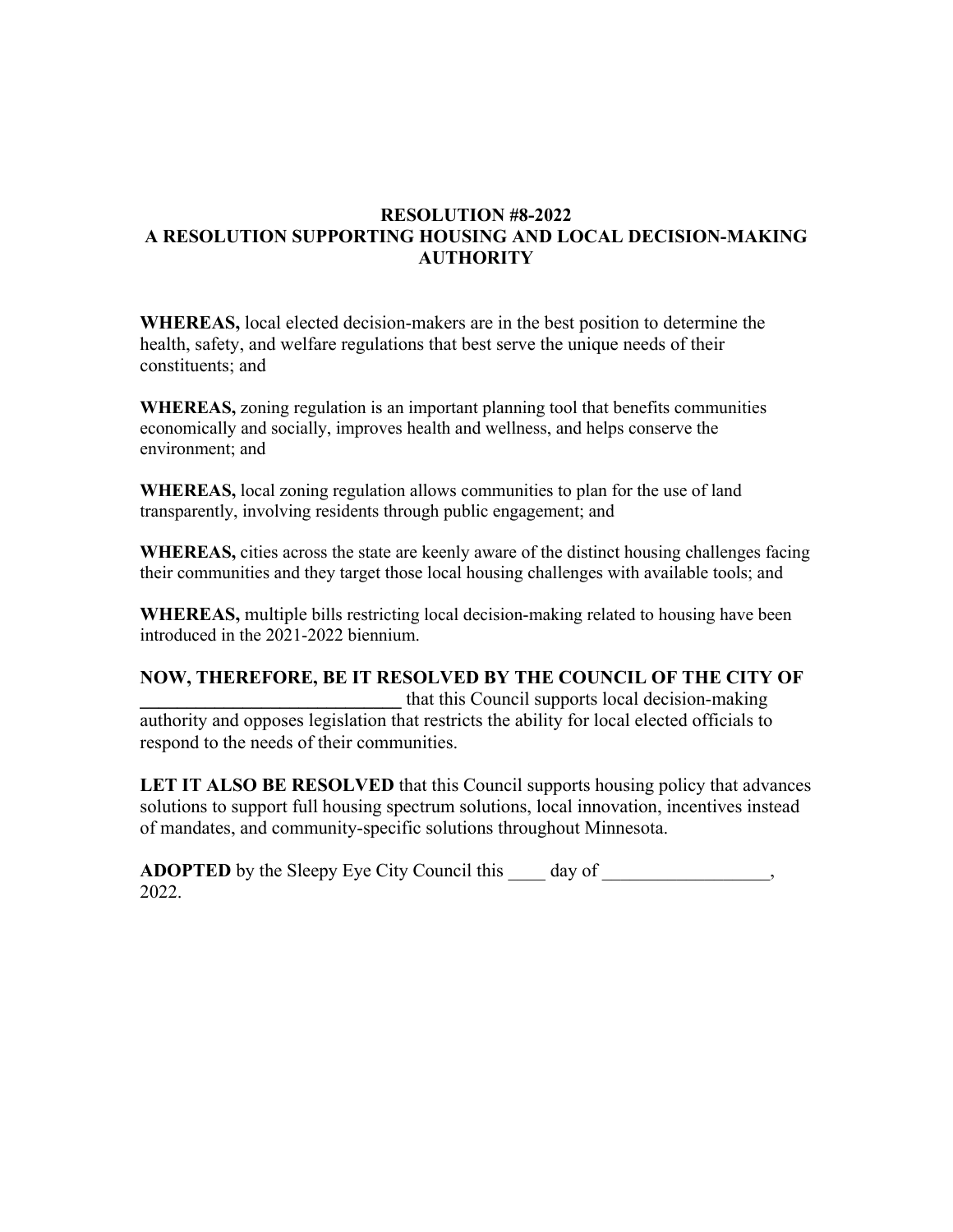# EXTRACT OF MINUTES OF A MEETING OF THE CITY COUNCIL OF THE CITY OF SLEEPY EYE, MINNESOTA

## HELD: MARCH 8, 2022

Pursuant to due call and notice thereof, a regular or special meeting of the City Council of the City of Sleepy Eye, Brown County, Minnesota, was duly held at City Hall on March 8, 2022 at 7:00 p.m., for the purpose in part of calling for a public hearing on property tax abatements.

The following members were present:

and the following were absent:

Member **Member** introduced the following resolution and moved its adoption:

## RESOLUTION NO. 9-2022

# RESOLUTION CALLING FOR A PUBLIC HEARING ON PROPOSED PROPERTY TAX ABATEMENTS

BE IT RESOLVED by the City Council (the "Council") of the City of Sleepy Eye, Minnesota (the "City"), as follows:

1. Recitals.

(a) Minnesota Statutes, Sections 469.1812 through 469.1815, as amended, both inclusive, authorize the City, upon satisfaction of certain conditions, to grant an abatement of all or a part of the taxes levied by the City on real property within its boundaries.

(b) It is a legal requirement that the City hold a public hearing prior to adoption of a resolution granting any property tax abatements.

2. Hearing. A public hearing on the consideration of the property tax abatement will be held at the time and place set forth in the Notice of Hearing attached hereto as Exhibit A and hereby made a part hereof.

3. Notice. The City Manager is hereby authorized and directed to cause notice of said hearing in substantially the form attached hereto as Exhibit A to be given one publication in a newspaper of general circulation in the City at least 10 days but not more than 30 days before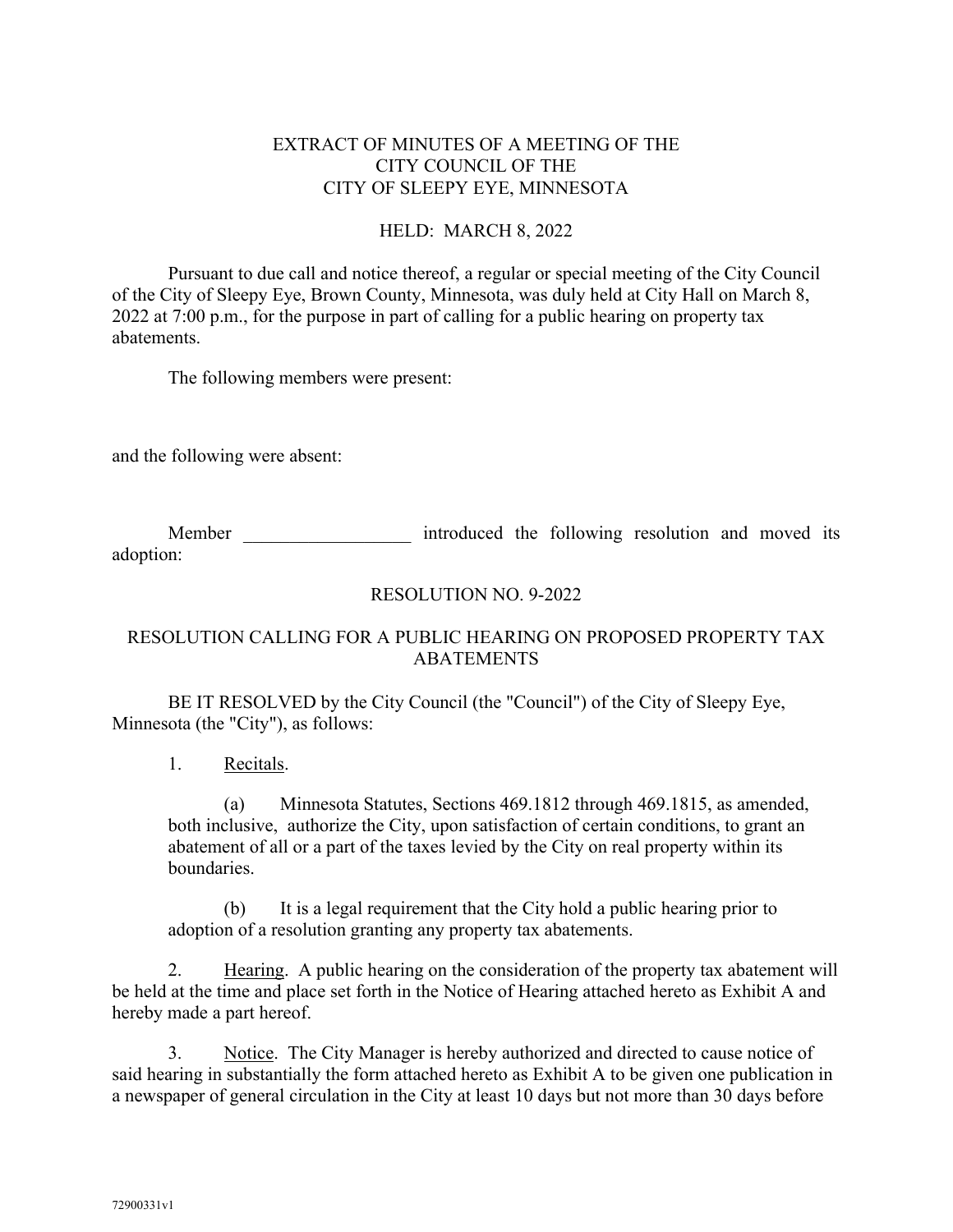the hearing. The newspaper must be one of general interest and readership in the City, and the notice must be published at least once.

Councilmember moved for the adoption of the foregoing resolution, and said motion was duly seconded by Councilmember \_\_\_\_\_\_\_\_\_\_\_\_\_\_\_, and upon a vote being taken thereon after full discussion thereof, the following voted in favor thereof:

and the following voted against the same:

whereupon said resolution was declared duly passed and adopted.

Adopted on March 8, 2022, by the City Council of the City of Sleepy Eye, Minnesota.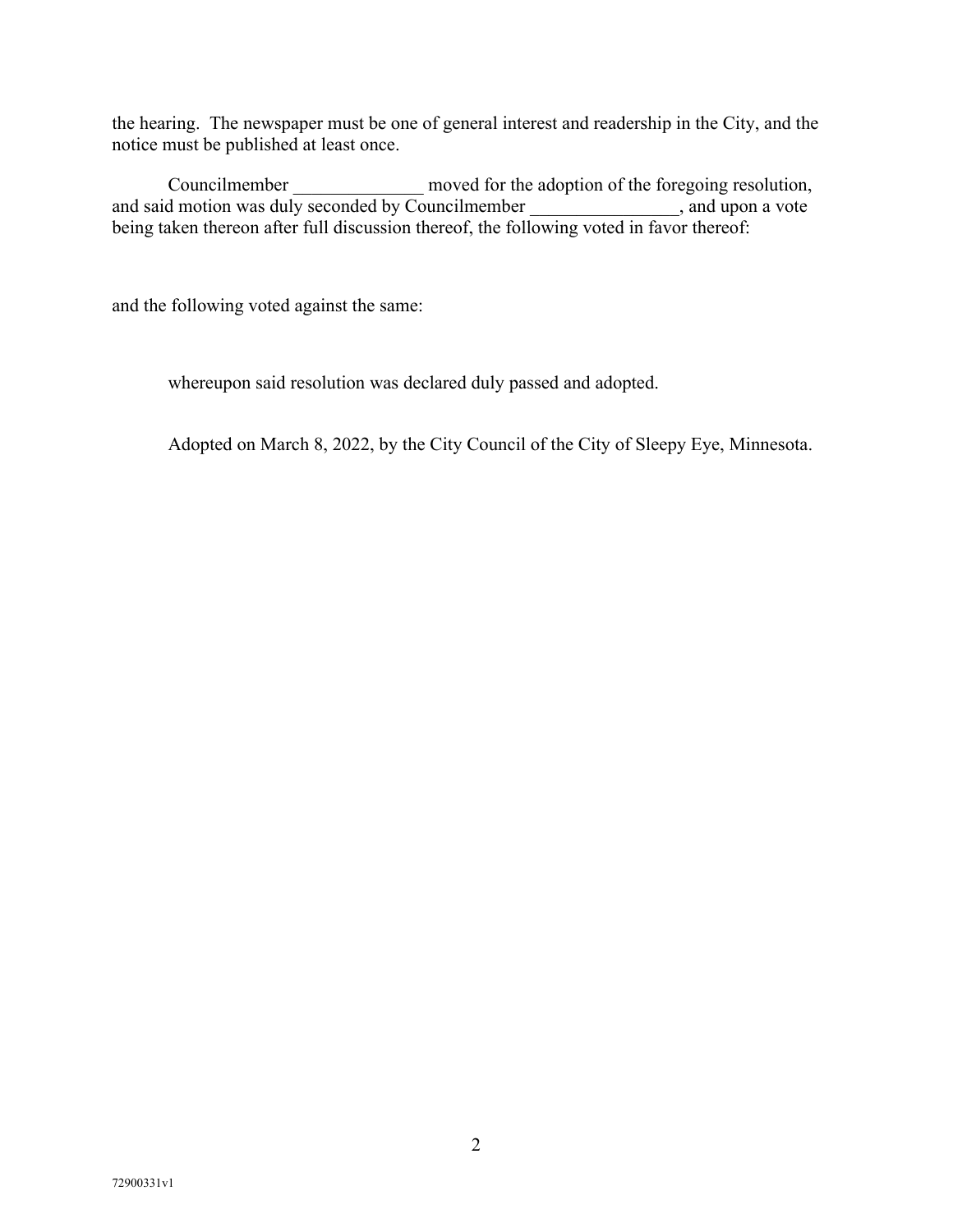# STATE OF MINNESOTA (1) ) ss. COUNTY OF BROWN (1)

I, the undersigned, being the duly qualified and acting City Clerk of the City of Sleepy Eye, Minnesota (the "City"), DO HEREBY CERTIFY that I have compared the attached and foregoing extract of minutes with the original thereof on file in my office, and that the same is a full, true and complete transcript of the minutes of a meeting of the City Council of the City, duly called and held on the date therein indicated, insofar as such minutes relate to the calling of a public hearing on a proposed property tax abatement.

WITNESS my hand this 8<sup>th</sup> day of March, 2022.

City Clerk City of Sleepy Eye, Minnesota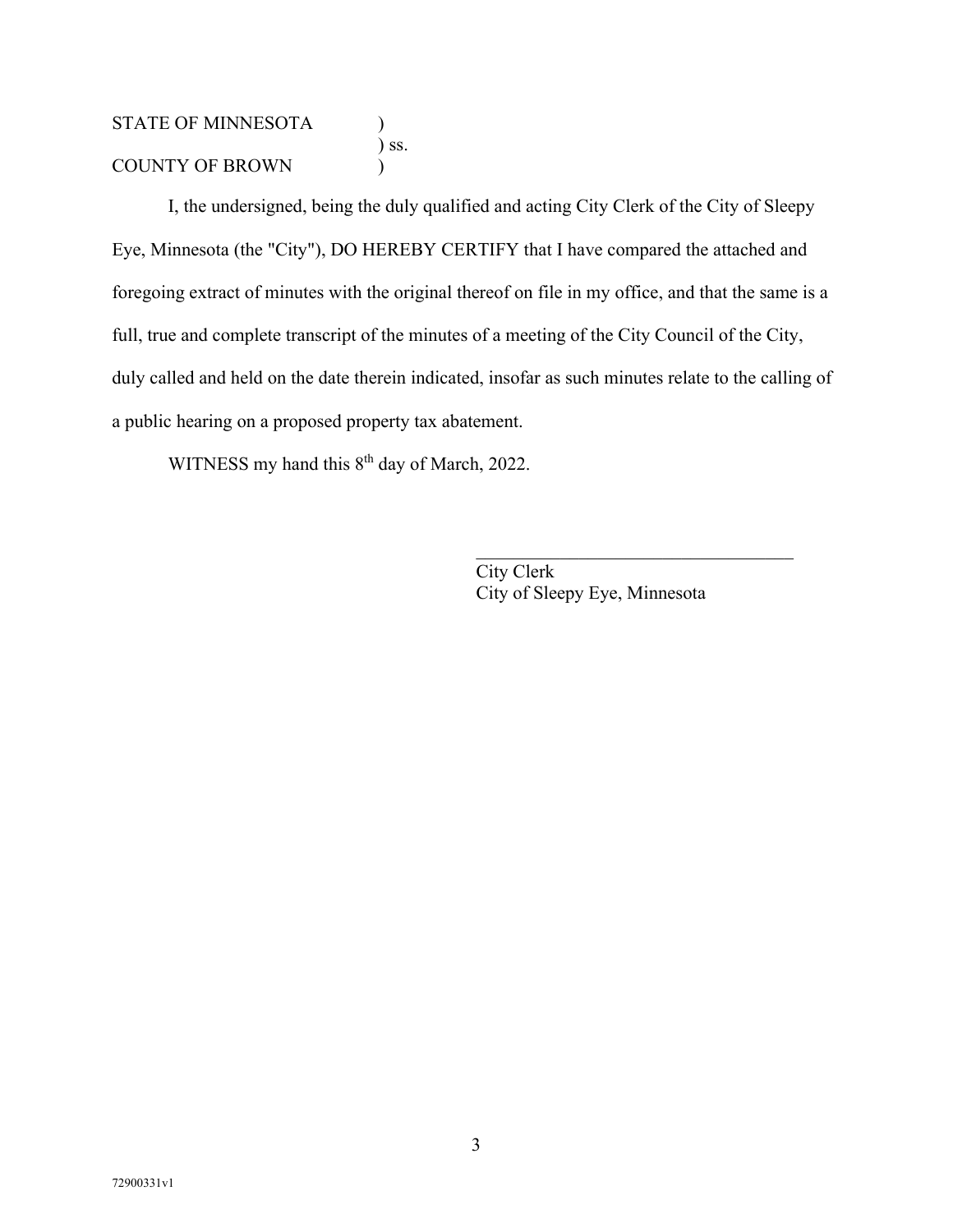## EXHIBIT A

#### CITY OF SLEEPY EYE, MINNESOTA

#### NOTICE OF PUBLIC HEARING REGARDING PROPOSED PROPERTY TAX ABATEMENTS

Notice is hereby given that the City Council of the City of Sleepy Eye, Minnesota (the "City"), will hold a public hearing at a regular meeting of the City Council beginning at 7:00 P.M., on Tuesday, April 12, 2022, at the City Hall, 200 Main Street East, Sleepy Eye, Minnesota, in connection with the proposed construction of an approximately 72-unit workforce apartment project to be constructed in two phases (the "Project"). The City will grant an abatement of property taxes to be levied by the City on all or a portion of Parcel ID Numbers 002.756.001.01.010 and 002.756.001.02020 and the adjacent right of way which will be combined to create a new parcel on which the Project will be constructed (the "Property"). The total amount of the taxes proposed to be abated by the City on the Project Property for a period not to exceed 15 years is estimated to be not more than \$967,708. The City Council will consider granting a property tax abatement in connection with the Project.

All persons may attend in person, via telephone or electronically at the April 12, 2022 public hearing and present their views to the City Council orally; or if in writing contact the City Manager's office at 200 Main Street East, Sleepy Eye, MN 56085 or 507-794-3731.

#### BY ORDER OF THE CITY COUNCIL

/s/ Bob Elston, City Manager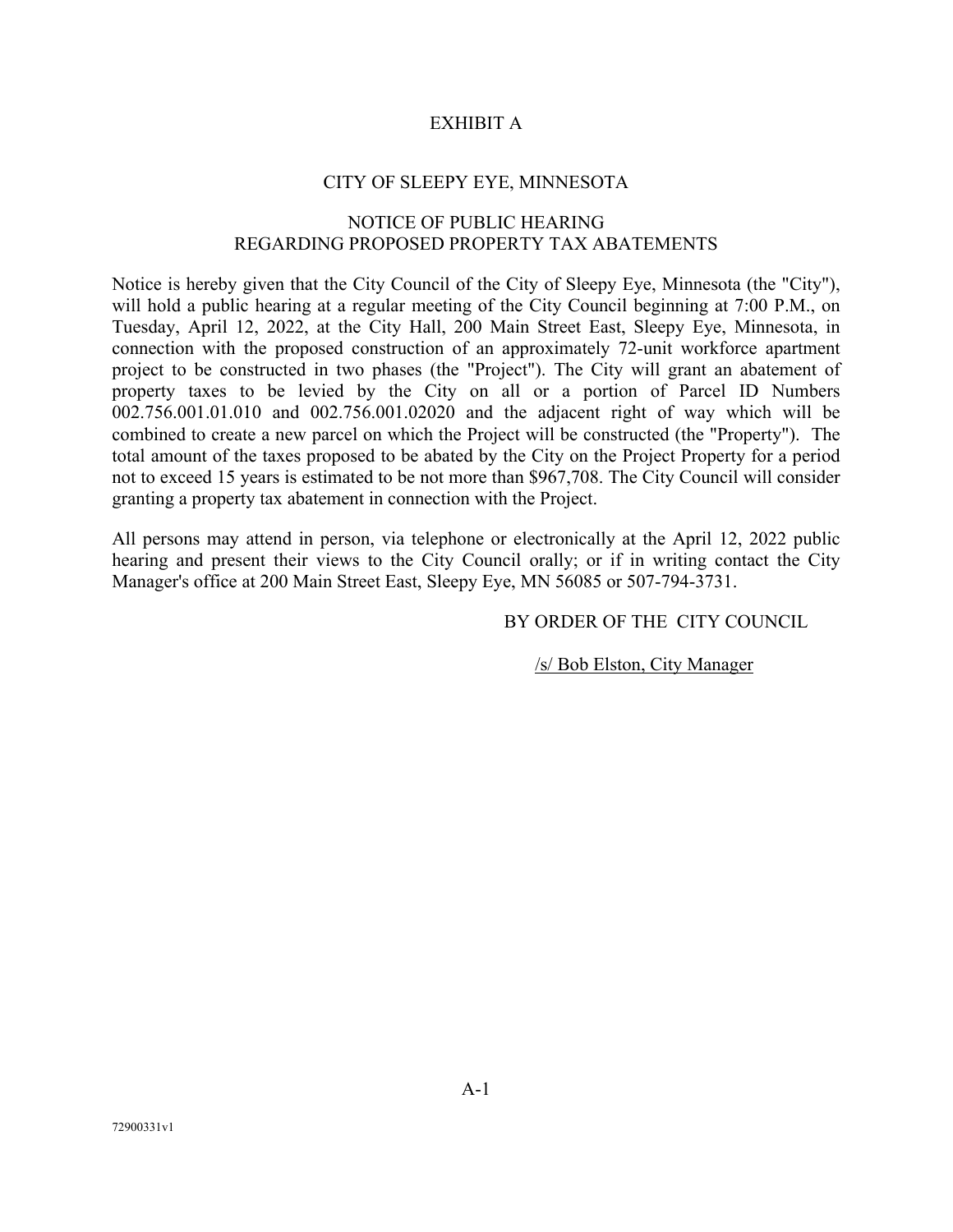## EXTRACT OF MINUTES OF A MEETING OF THE CITY COUNCIL OF THE CITY OF SLEEPY EYE, MINNESOTA

## HELD: APRIL 12, 2022

Pursuant to due call and notice thereof, a meeting of the City Council of the City of Sleepy Eye, Brown County, Minnesota, was duly called and held at the City Hall in said City on Tuesday, the  $12<sup>th</sup>$  day of April 2022, at 7:00 p.m.

The following members were present:

and the following were absent:

Member **Member** introduced the following resolution and moved its adoption:

## RESOLUTION NO. 10-2022

## RESOLUTION RESCINDING RESOLUTION NO. 2-2022 ADOPTED ON JANUARY 11, 2022 AND RESOLUTION APPROVING PROPERTY TAX ABATEMENTS AND AUTHORIZING EXECUTION OF A TAX ABATEMENT AGREEMENT

BE IT RESOLVED by the City Council (the "Council") of the City of Sleepy Eye, Minnesota (the "City"), as follows:

1. Recitals.

(a) At the regular meeting of the Council held on January 11, 2022, following a public hearing, the Council adopted a resolution entitled "Resolution Approving Property Tax Abatements and Authorizing Execution of a Tax Abatement Agreement (the "Resolution").

(b) The City staff has informed the Council that certain provisions of the Resolution need to be revised and therefore it is recommended that the Resolution be rescinded.

(c) The City proposes to approve tax abatements in connection with the construction of a multifamily rental housing project in the City (the "Project"). The City proposes to use the abatement for the Project as provided for in Minnesota Statutes, Sections 469.1812 through 469.1815 (the "Abatement Law"), from the property taxes to be levied by the City on Parcel ID Number 002.769.001.01.010 on which the Project will be constructed (the "Tax Abatement Property").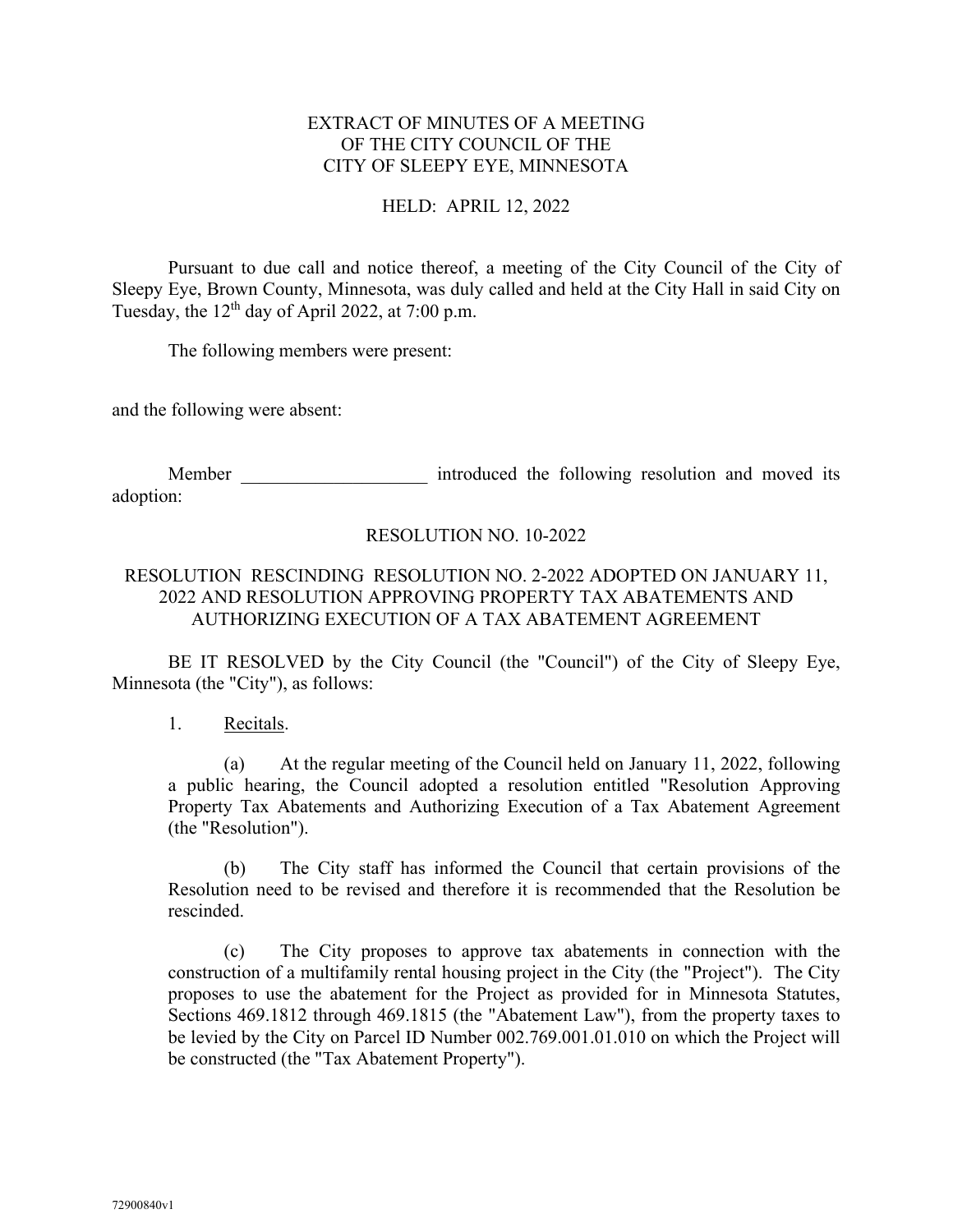(d) On this date, the Council held a public hearing on the question of the Abatement, (as defined below) and said hearing was preceded by at least 10 days but not more than 30 days prior published notice thereof at which all interested persons appeared and were heard.

(e) It is proposed that the City will enter into a Tax Abatement Agreement to be entered into with Sleepy Eye Multifamily, LLC (the "Tax Abatement Agreement"), which provides for the use of tax abatements to finance the Project.

(f) The City proposes to approve tax abatements on a portion of the City's share of property taxes on the Tax Abatement Property in the amount of \$861,172 for a term of up to fifteen (15) years to finance a portion of the costs of the Project.

(g) The Abatement is authorized under the Abatement Law.

2. Findings for the Abatement. The City Council hereby makes the following findings:

(a) The tax abatement is the City's share of real estate taxes which relate to the Project and the Tax Abatement Property (the "Abatement").

(b) The Council expects the benefits to the City of the Abatement to be at least equal or exceed the costs to the City thereof.

(c) Granting the Abatement is in the public interest because it will increase (i) increase or preserve tax base; and (ii) help provide access to services for residents of the political subdivision;

(d) The Tax Abatement Property is not located in a tax increment financing district.

(e) In any year, the total amount of property taxes abated by the City by this and other resolutions and agreements, does not exceed the greater of ten percent (10%) of the net tax capacity of the City for the taxes payable year to which the abatement applies or \$200,000, whichever is greater. The City may grant other abatements permitted under the Abatement Law after the date of this resolution, provided that to the extent the total abatements in any year exceed the Abatement Limit the allocation of the Abatement limit to such other abatements is subordinate to the Abatement granted by this resolution.

3. Terms of Abatement. The Abatement is hereby approved. The terms of the Abatement are as follows:

(a) The Abatement shall be for up to fifteen (15) years commencing with taxes payable 2024 and shall not exceed \$861,172. The City reserves the right to modify the commencement date, but the abatement period shall not exceed fifteen (15) years.

(b) The City will provide the Abatement as provided in this resolution.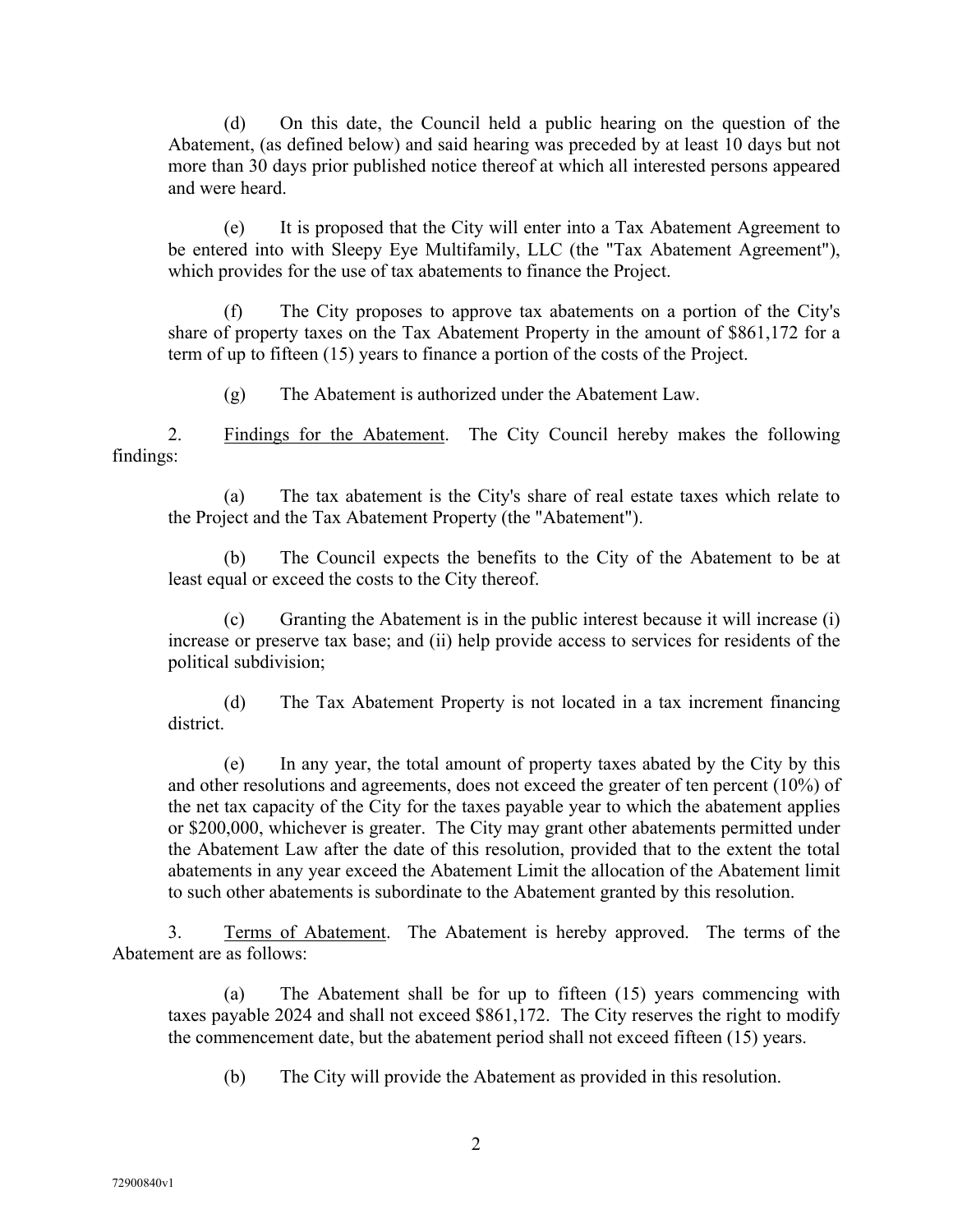(c) In accordance with Section 469.1815 of the Act, the City will add to its levy in each year during the term of the Abatement the total estimated amount of current year Abatement granted under this resolution.

(d) The Abatement shall be subject to all the terms and limitations of the Abatement Law.

## 4. Approval of Tax Abatement Agreement.

(a) The Council hereby approves a Tax Abatement Agreement providing for payment of the Abatement in substantially the form submitted, and the Mayor and City Manager are hereby authorized and directed to execute the Tax Abatement Agreement on behalf of the City.

(b) The approval hereby given to the Tax Abatement Agreement includes approval of such additional details therein as may be necessary and appropriate and such modifications thereof, deletions therefrom and additions thereto as may be necessary and appropriate and approved by the City officials authorized by this resolution to execute the Tax Abatement Agreement. The execution of the Tax Abatement Agreement by the appropriate officer or officers of the City shall be conclusive evidence of the approval of the Tax Abatement Agreement in accordance with the terms hereof

The motion for the adoption of the foregoing resolution was made by member and duly seconded by member and, upon a vote being taken thereon after full discussion thereof, the following voted in favor thereof:

and the following voted against the same:

Whereupon said resolution was declared duly passed and adopted.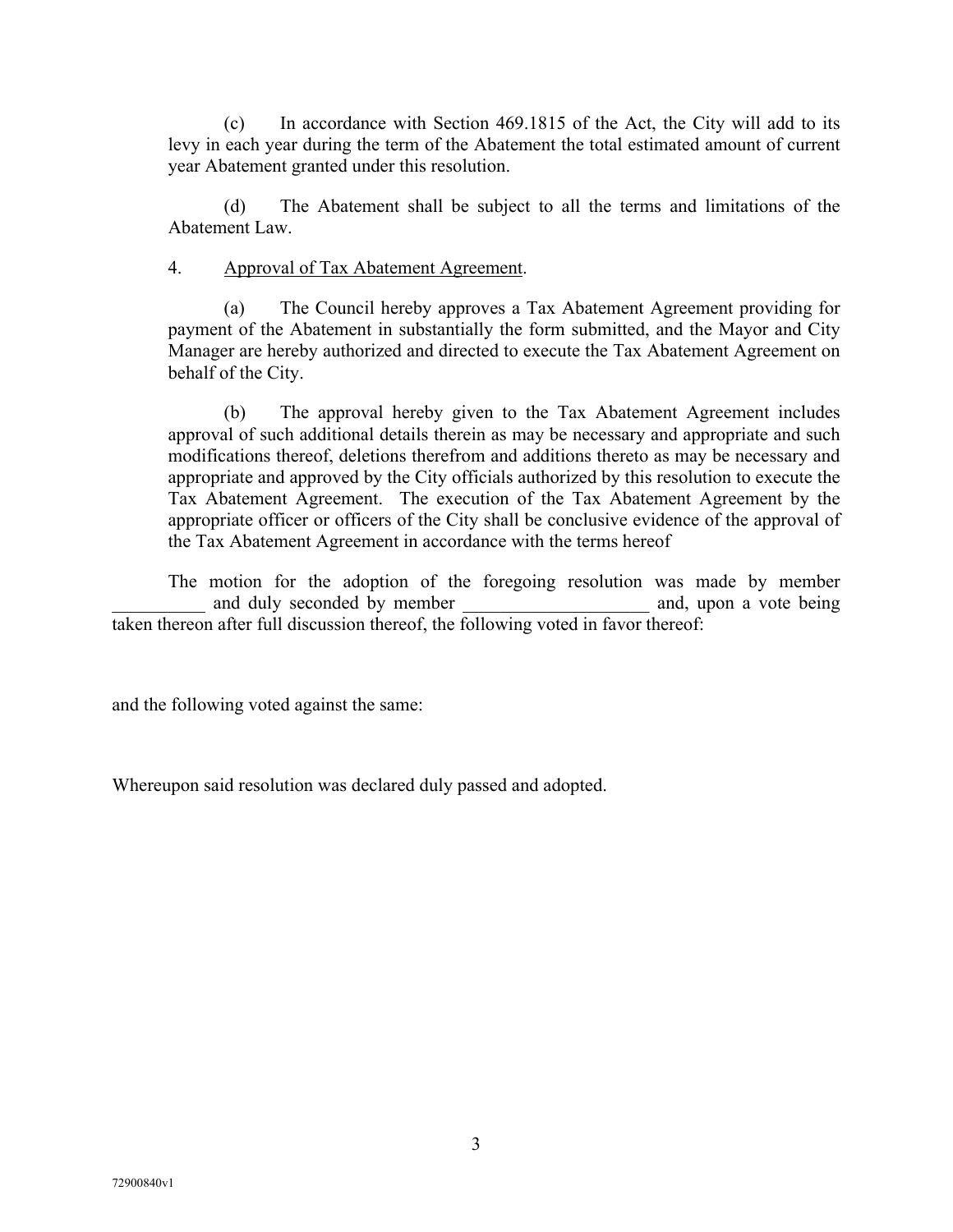# STATE OF MINNESOTA ) ) ss. COUNTY OF BROWN (1)

I, the undersigned, being the duly qualified and acting City Clerk of the City of Sleepy Eye, Minnesota (the "City"), DO HEREBY CERTIFY that attached hereto is a compared, true and correct copy of a resolution approving the abatement of property taxes by the City, duly adopted by the City Council of the City on April 14, 2022, at a regular meeting thereof duly called and held, as on file and of record in my office, which resolution has not been amended, modified or rescinded since the date thereof, and is in full force and effect as of the date hereof, and that the attached Extract of Minutes as to the adoption of such resolution is a true and accurate account of the proceedings taken in passage thereof.

WITNESS My hand this 14<sup>th</sup> day of April, 2022.

City Clerk

\_\_\_\_\_\_\_\_\_\_\_\_\_\_\_\_\_\_\_\_\_\_\_\_\_\_\_\_\_\_\_\_\_\_\_\_\_\_\_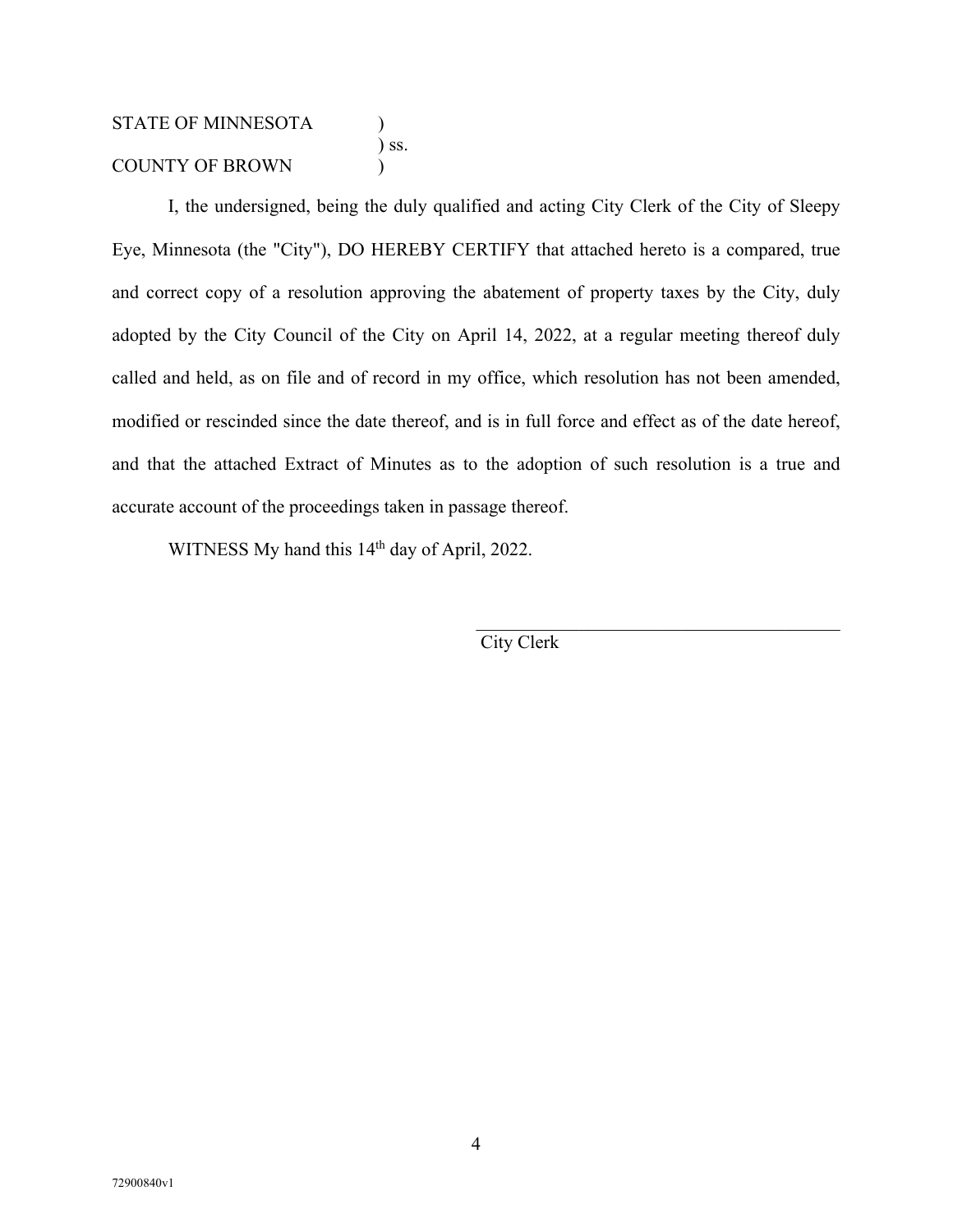# RESOLUTION #11-2022

# ACCEPTING DONATION(S) TO THE CITY

**WHEREAS,** The City of Sleepy Eye, Minnesota, is generally authorized to accept donations of real and personal property pursuant to Minnesota Statutes Section 465.03 for the benefit of its citizens, and is specifically authorized to accept gifts and bequests for the benefit of the City of Sleepy Eye and its citizens pursuant to Minnesota statutes Section 471.17; and

**WHEREAS,** The following persons and entities have offered to contribute the cash amounts set forth below:

| Name of Donor                  | Amount   | For/In Memory of              |
|--------------------------------|----------|-------------------------------|
| Nuvera                         | \$500    | 150 <sup>th</sup> Celebration |
| L.A. Amundson Foundation       | \$10,000 | Kayaks at Sportsmen's Park    |
| Mathiowetz Construction        | \$5,000  | Sleepy Eye Ambulance          |
| <b>Mathiowetz Construction</b> | \$5,000  | Sleepy Eye Fire Department    |

**WHEREAS,** The City Council finds that it is appropriate to accept the donations offered.

# **NOW, THEREFORE, BE IT RESOLVED BY THE CITY COUNCIL OF SLEEPY EYE, MINNESOTA AS FOLLOWS:**

**1.** The donations described above are accepted and shall be used for the expenses specified by the donor. If no specific expenses are stated, they shall be used for general expenses of the department specified.

I certify that the above resolution was adopted by the City Council of the City of Sleepy Eye on April  $12<sup>th</sup>$ , 2022.

> \_\_\_\_\_\_\_\_\_\_\_\_\_\_\_\_\_\_\_\_\_\_\_\_\_\_\_\_\_\_\_\_\_\_\_\_\_\_ Wayne A. Pelzel, Mayor

I hereby certify and attest that the City Council of the City of Sleepy Eye Minnesota, did pass the above Resolution on April 12<sup>th</sup>, 2022, in accordance with the Charter Provisions and state laws provided therefore.

Dated: April 12<sup>th</sup>, 2022

Michelle Strate, City Clerk

State of Minnesota ) )ss. County of Brown )

This instrument was acknowledged before me on April 12<sup>th</sup>, 2022, by Wayne A. Pelzel as Mayor, and by Michelle Strate as City Clerk, of the City of Sleepy Eye, a Municipal Corporation.

Notary Public

**\_\_\_\_\_\_\_\_\_\_\_\_\_\_\_\_\_\_\_\_\_\_\_\_\_\_\_\_\_\_\_\_\_\_\_**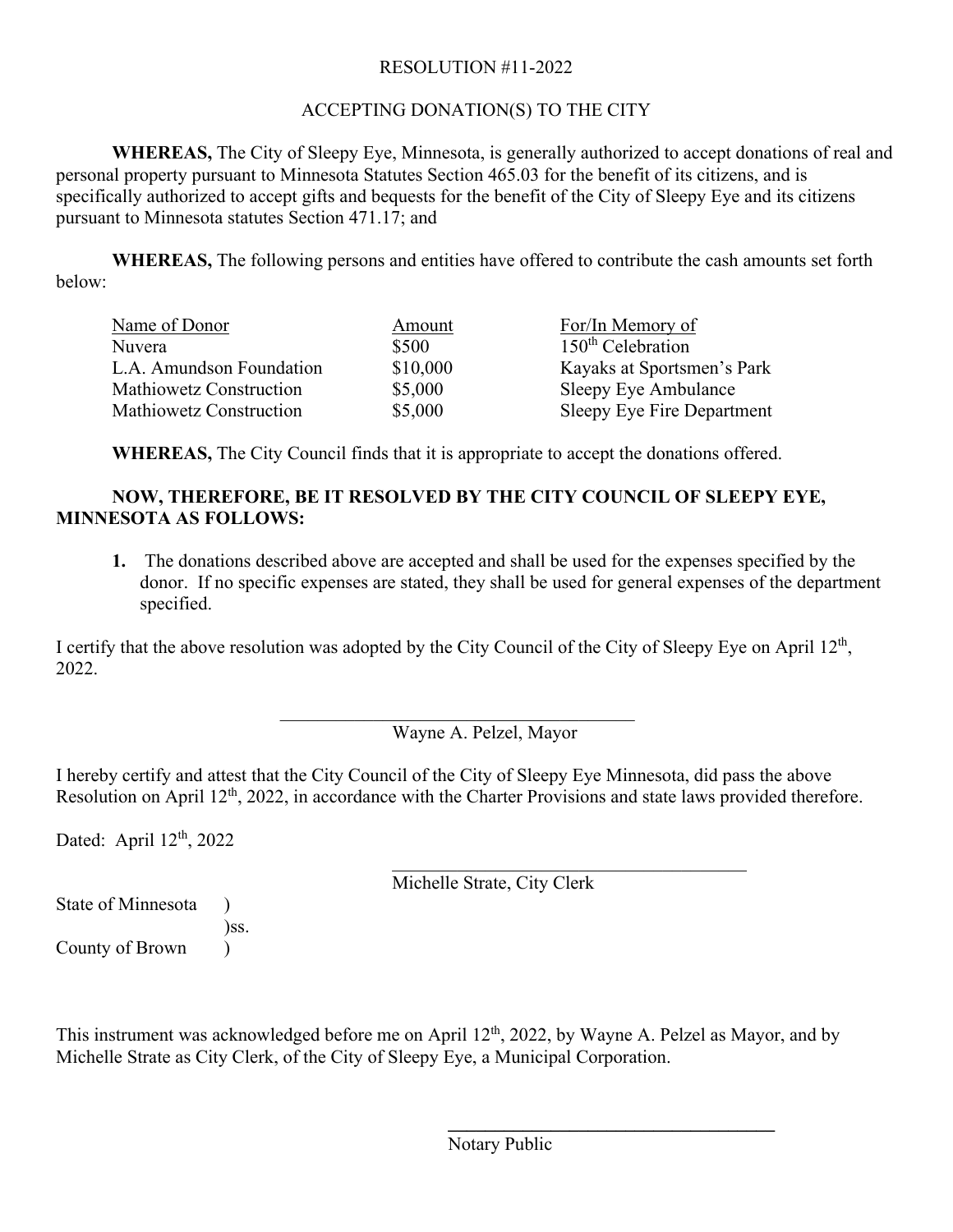# RESOLUTION #12-2022

# ACCEPTING DONATION(S) TO THE CITY

**WHEREAS,** The City of Sleepy Eye, Minnesota, is generally authorized to accept donations of real and personal property pursuant to Minnesota Statutes Section 465.03 for the benefit of its citizens, and is specifically authorized to accept gifts and bequests for the benefit of the City of Sleepy Eye and its citizens pursuant to Minnesota statutes Section 471.17; and

**WHEREAS,** The following persons and entities have offered to contribute the cash amounts set forth below:

| Name of Donor   | Amount   | For/In Memory of |  |
|-----------------|----------|------------------|--|
| H&D Underground | \$300.00 | Fire Department  |  |

**WHEREAS,** The City Council finds that it is appropriate to accept the donations offered.

# **NOW, THEREFORE, BE IT RESOLVED BY THE CITY COUNCIL OF SLEEPY EYE, MINNESOTA AS FOLLOWS:**

**1.** The donations described above are accepted and shall be used for the expenses specified by the donor. If no specific expenses are stated, they shall be used for general expenses of the department specified.

I certify that the above resolution was adopted by the City Council of the City of Sleepy Eye on May 10<sup>th</sup>, 2022.

Wayne A. Pelzel, Mayor

I hereby certify and attest that the City Council of the City of Sleepy Eye Minnesota, did pass the above Resolution on May 10<sup>th</sup>, 2022, in accordance with the Charter Provisions and state laws provided therefore.

Dated: May  $10^{th}$ , 2022

\_\_\_\_\_\_\_\_\_\_\_\_\_\_\_\_\_\_\_\_\_\_\_\_\_\_\_\_\_\_\_\_\_\_\_\_\_\_ Michelle Strate, City Clerk

State of Minnesota ) )ss. County of Brown )

This instrument was acknowledged before me on May 10<sup>th</sup>, 2022, by Wayne A. Pelzel as Mayor, and by Michelle Strate as City Clerk, of the City of Sleepy Eye, a Municipal Corporation.

Notary Public

**\_\_\_\_\_\_\_\_\_\_\_\_\_\_\_\_\_\_\_\_\_\_\_\_\_\_\_\_\_\_\_\_\_\_\_**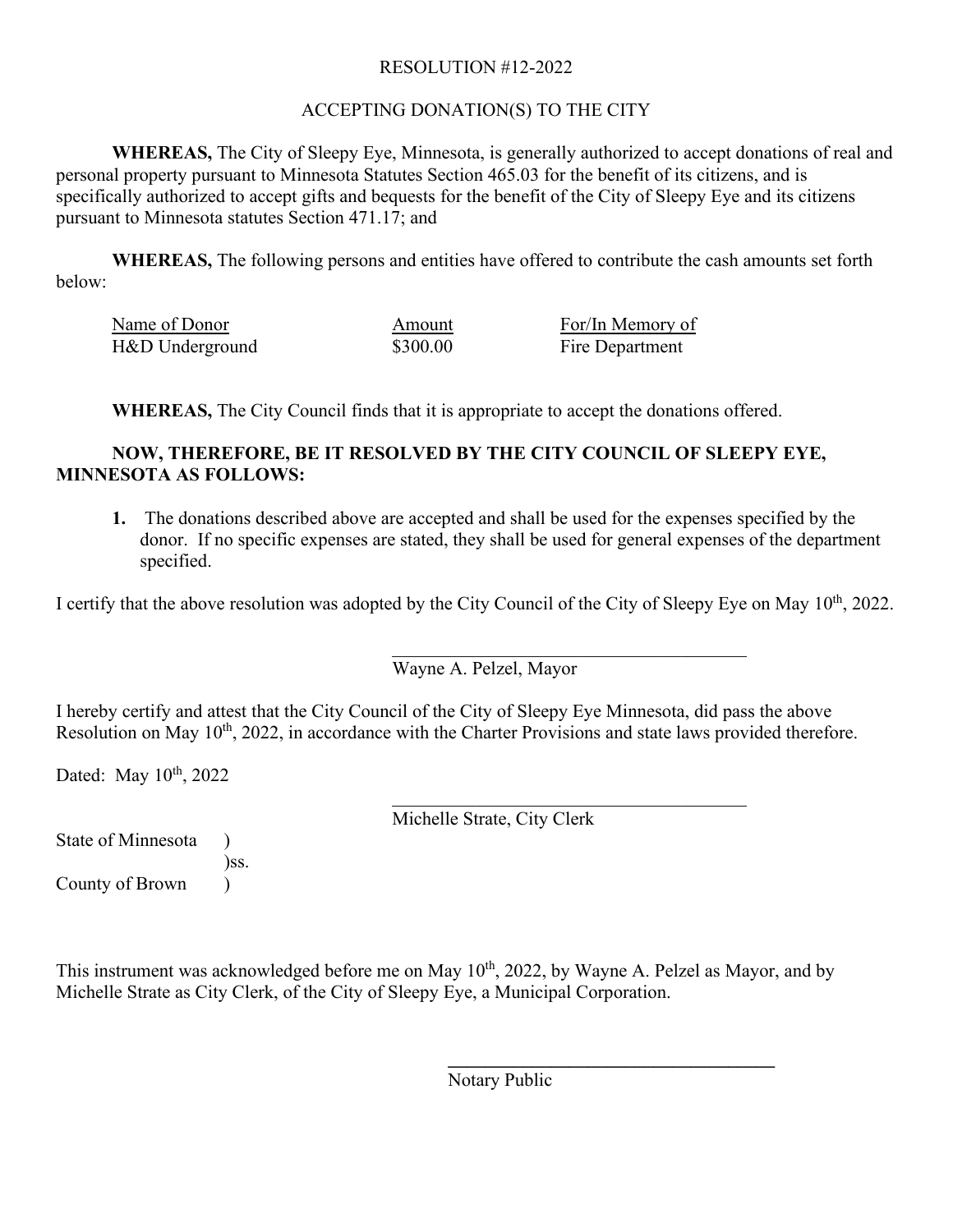# **RESOLUTION 13-2022**

A RESOLUTION SETTING A PUBLIC HEARING ON THE PROPOSED VACATION OF THE PREVIOUSLY DEDICATED ALLEY BETWEEN LOT 3 AND LOT 4, WITHIN BLOCK 2 OF SNOW FIRST ADDITION

WHEREAS, the City Council pursuant to Minnesota Statute § 412.851 desires to consider the vacation of the "ALLEY" between Lot 3 and Lot 4, Block 2 of Snow First Addition in the City of Sleepy Eye, Brown County, Minnesota.

NOW THEREFORE, BE IT RESOLVED BY THE CITY COUNCIL OF THE CITY OF SLEEPY EYE, MINNESOTA, AS FOLLOWS:

The City Council will consider the vacation of such alley and a public hearing shall be held on such proposed vacation on the 14th day of June, 2022, in the Council Chambers located at 200 Main Street East, Sleepy Eye, at 7:00pm; and

BE IT FURTHER RESOLVED that the City Clerk is hereby directed to give published, posted and mailed notice of such hearing as required by law.

Passed by the City Council of Sleepy Eye, Minnesota this 10th day of May, 2022.

\_/s/Wayne Pelzel\_\_\_\_\_\_\_\_ Mayor

Attested:

/s/Michelle Strate City Clerk

Published in the Sleepy Eye HERALD DISPATCH, Sleepy Eye, Minnesota, on May 26, 2022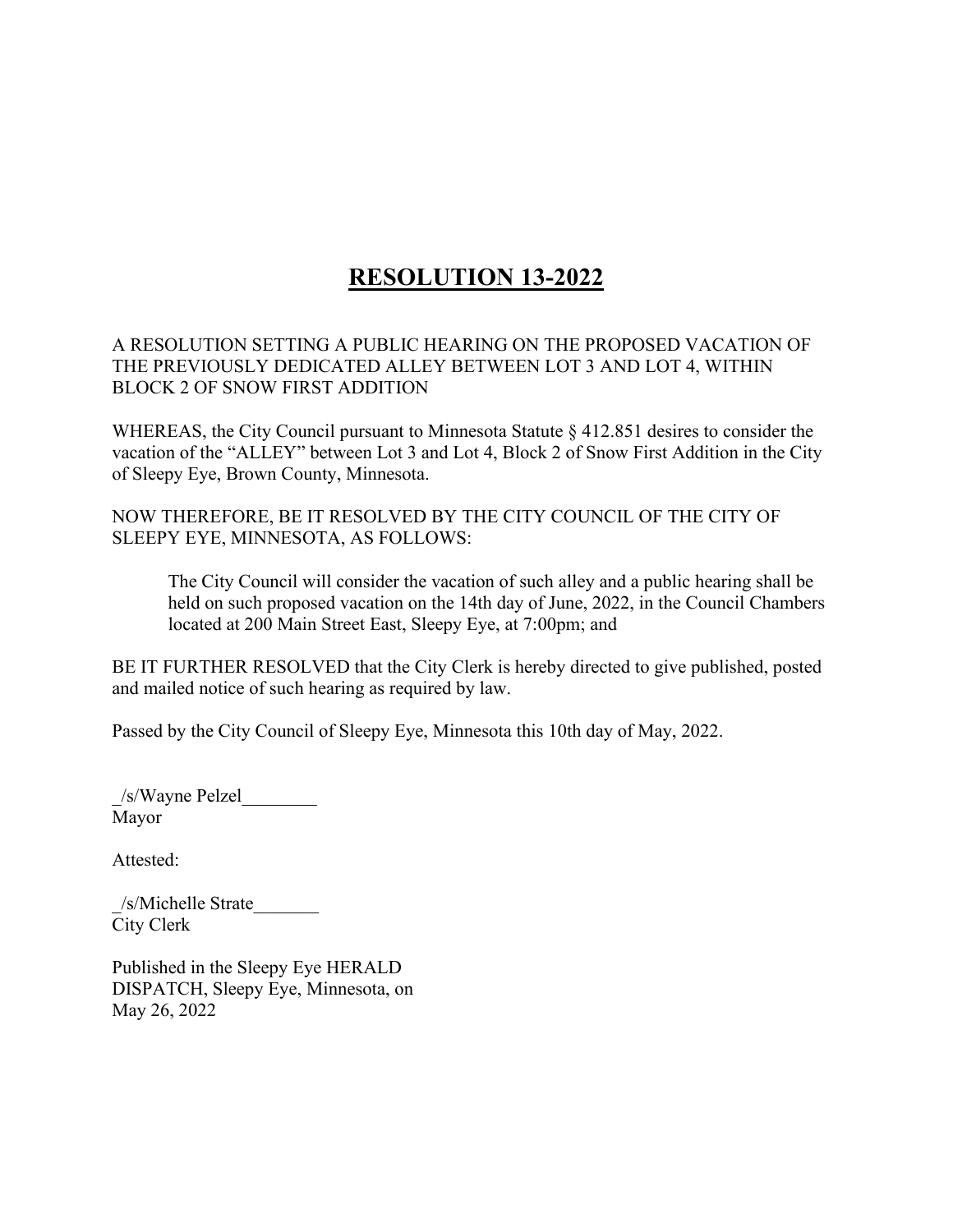# **RESOLUTION 14-2022**

# A RESOLUTION VACATING PREVIOUSLY DEDICATED ALLEY BETWEEN LOT 3 AND LOT 4, WITHIN BLOCK 2 OF SNOW FIRST ADDITION DEDICATED IN SNOW THIRD ADDITION

WHEREAS, the City Council previously passed Resolution No. 13-2022 noting its interest in vacating, pursuant to Minnesota Statute § 412.851, that certain "ALLEY" between Lot 3 and Lot 4, Block 2 of Snow First Addition in the City of Sleepy Eye, Brown County, Minnesota, and setting a public hearing to consider the vacation of such street; and

WHEREAS, a public hearing to consider the vacation of such street was held on the 14th day of June, 2022, before the City Council in the Council Chambers located at 200 Main Street East, Sleepy Eye, at 7pm, after due published and posted notice had been given, as well as personal mailed notice to all affected property owners and all interested and affected persons were given an opportunity to voice their concerns and be heard; and

WHEREAS, any person, corporation or public body owning or controlling easements contained upon the property vacated, reserves the right to continue maintaining the same or to enter upon such way or portion thereof vacated to maintain, repair, replace or otherwise attend thereto; and

WHEREAS, the Council in its discretion has determined that the vacation will benefit the public interest because the vacation of the street will lead to and continue to facilitate the development of the property underlying the previously dedicated street herein; and

WHEREAS, four-fifths of all members of the City Council concur in this resolution.

NOW THEREFORE, BE IT RESOLVED BY THE CITY COUNCIL OF THE CITY OF SLEEPY EYE, MINNESOTA, AS FOLLOWS:

That such vacation is hereby granted and the property legally described as follows is hereby vacated:

All of that certain "ALLEY", lying South of Maple St SE, lying directly West of Lot 3, in Block 2 of Snow First Addition, City of Sleepy Eye, Brown County, Minnesota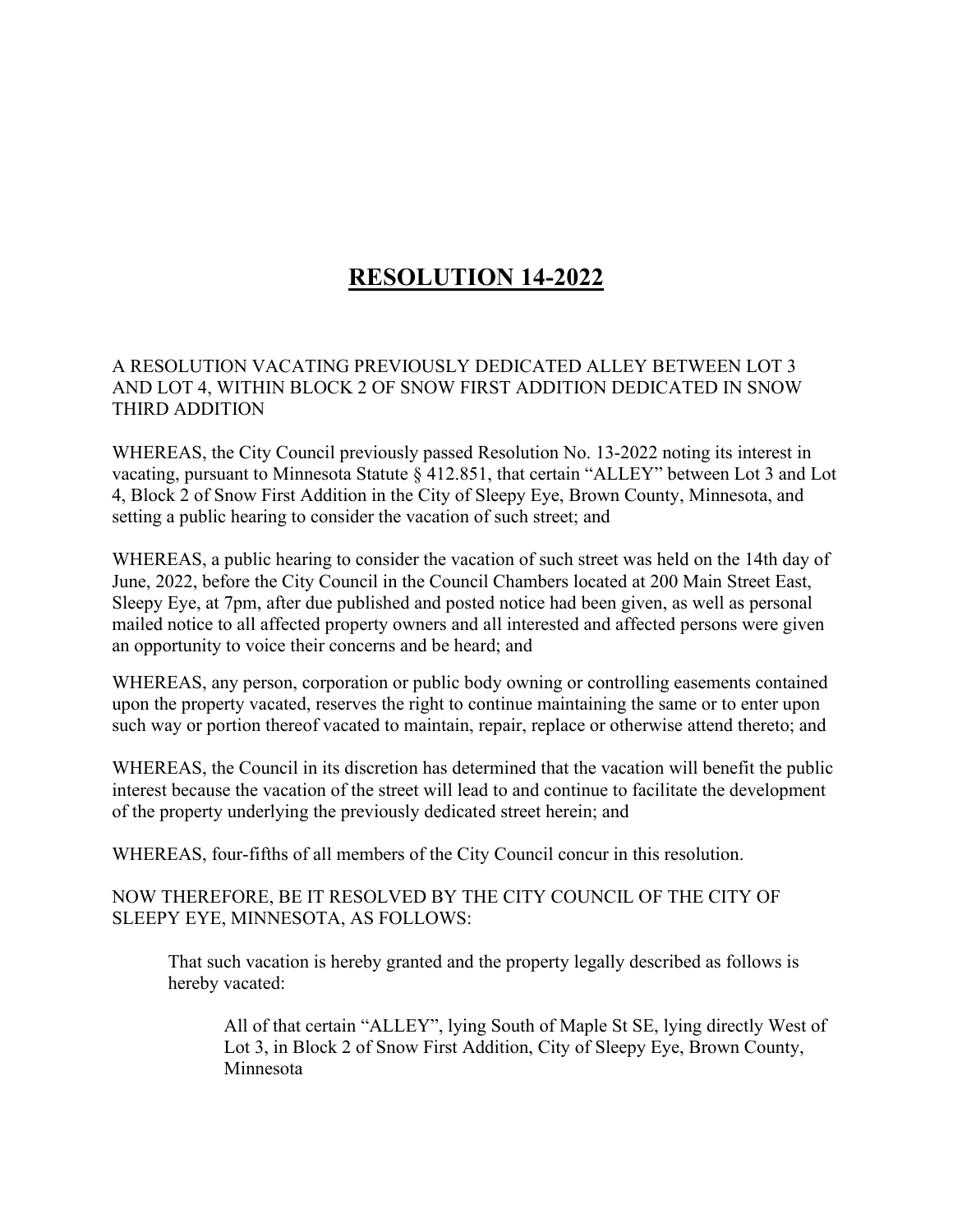BE IT FURTHER RESOLVED, that the Mayor and City Clerk are hereby authorized to sign all documents necessary to effectuate the intent of this resolution and file a notice of this vacation as required by law.

Passed by the City Council of Sleepy Eye, Minnesota this 14th day of June, 2021.

 $\mathcal{L}_\text{max}$  , where  $\mathcal{L}_\text{max}$ Mayor

Attested:

 $\overline{\phantom{a}}$  . The set of the set of the set of the set of the set of the set of the set of the set of the set of the set of the set of the set of the set of the set of the set of the set of the set of the set of the set o City Clerk